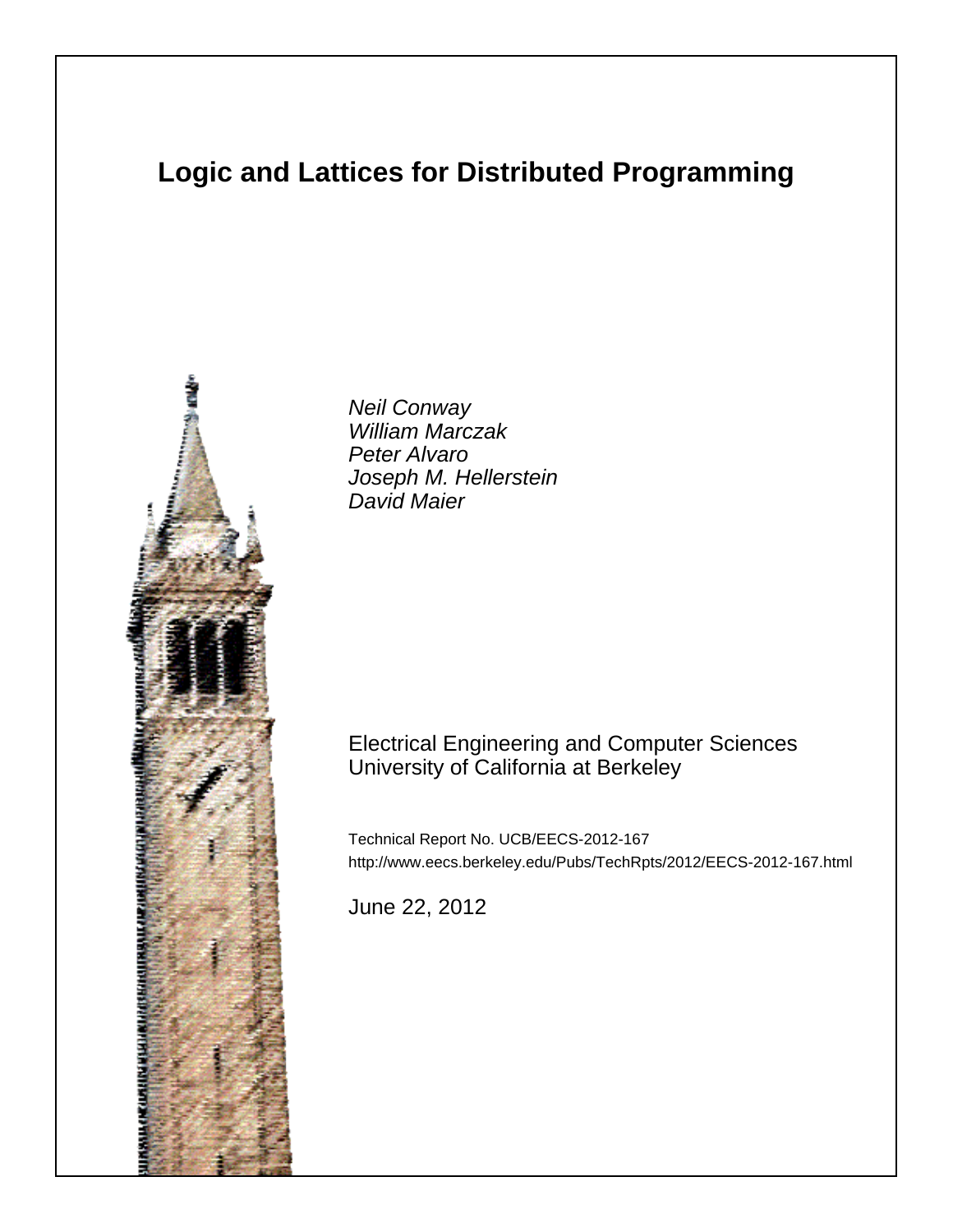Copyright © 2012, by the author(s). All rights reserved.

Permission to make digital or hard copies of all or part of this work for personal or classroom use is granted without fee provided that copies are not made or distributed for profit or commercial advantage and that copies bear this notice and the full citation on the first page. To copy otherwise, to republish, to post on servers or to redistribute to lists, requires prior specific permission.

## Acknowledgement

We would like to thank Emily Andrews, Peter Bailis, Tyson Condie, Ali Ghodsi, and Matei Zaharia for their helpful feedback on this paper. This work was supported by the Air Force Office of Scientific Research (grant FA95500810352), the Natural Sciences and Engineering Research Council of Canada, the National Science Foundation (grants CNS-0722077, IIS-0713661, IIS-0803690, and IIS-0917349), and gifts from NTT Multimedia Communications Laboratories and Microsoft Research.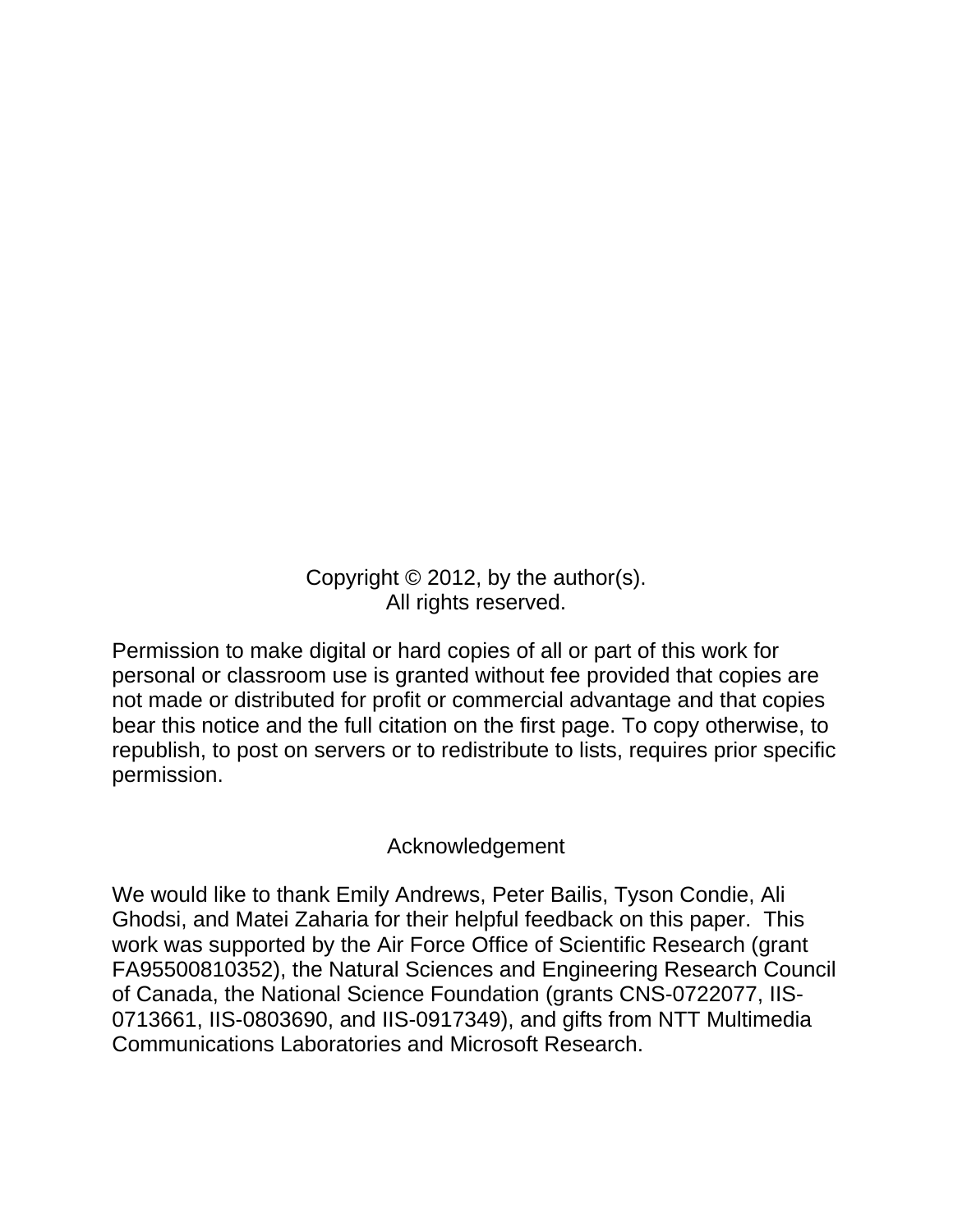# **Logic and Lattices for Distributed Programming**

Neil Conway UC Berkeley nrc@cs.berkeley.edu

William R. Marczak UC Berkeley wrm@cs.berkeley.edu

Peter Alvaro UC Berkeley palvaro@cs.berkeley.edu

Joseph M. Hellerstein UC Berkeley hellerstein@cs.berkeley.edu

David Maier Portland State University maier@cs.pdx.edu

## ABSTRACT

In recent years there has been interest in achieving applicationlevel consistency criteria without the latency and availability costs of strongly consistent storage infrastructure. A standard technique is to adopt a vocabulary of commutative operations; this avoids the risk of inconsistency due to message reordering. A more powerful approach was recently captured by the *CALM theorem*, which proves that logically monotonic programs are guaranteed to be eventually consistent. In logic languages such as Bloom, CALM analysis can automatically verify that program modules achieve consistency without coordination.

In this paper we present Bloom*<sup>L</sup>* , an extension to Bloom that takes inspiration from both these traditions. Bloom*<sup>L</sup>* generalizes Bloom to support lattices and extends the power of CALM analysis to whole programs containing arbitrary lattices. We show how the Bloom interpreter can be generalized to support efficient evaluation of lattice-based code using well-known strategies from logic programming. Finally, we use Bloom*<sup>L</sup>* to develop several practical distributed programs, including a key-value store similar to Amazon Dynamo, and show how Bloom*<sup>L</sup>* encourages the safe composition of small, easy-to-analyze lattices into larger programs.

## <span id="page-2-0"></span>1. INTRODUCTION

As cloud computing becomes increasingly common, the inherent difficulties of distributed systems—asynchrony, concurrency, and partial failure—affect a growing segment of the developer community. Traditionally, transactions and other forms of strong consistency encapsulated these problems at the data management layer. But in recent years there has been interest in achieving application-level consistency criteria without incurring the latency and availability costs of strongly consistent storage [\[8,](#page-15-0) [17\]](#page-15-1). Two different frameworks for these techniques have received significant attention in recent research: *Convergent Modules* and *Monotonic Logic*.

Convergent Modules: In this approach, a programmer writes encapsulated modules whose public methods provide certain guarantees regarding message reordering and retry. For example, Statebox is an open-source library that merges conflicting updates to data items in a key-value store; the user of the library need only register commutative, associative, idempotent merge functions [\[19\]](#page-15-2). This approach has roots in research in databases and systems [\[12,](#page-15-3) [14,](#page-15-4) [17,](#page-15-1) [27,](#page-15-5) [39\]](#page-16-0) as well as groupware [\[11,](#page-15-6) [37\]](#page-16-1). Shapiro, et al. recently proposed a formalism for these approaches called *Conflict-Free Replicated Data Types* (CRDTs), which casts these ideas into the algebraic framework of *semilattices* [\[34,](#page-16-2) [35\]](#page-16-3).

CRDTs present two main problems: (a) the programmer bears responsibility for ensuring lattice properties for their methods (commutativity, associativity, idempotence), and (b) CRDTs only provide guarantees for individual data objects, not for application logic in general. As an example of this second point, consider the following:

Example 1. *A replicated, fault-tolerant courseware application assigns students into study teams. It uses two* set *CRDTs: one for* Students *and another for* Teams*. The application reads a version of* Students *and inserts the derived element* <Alice,Bob> *into* Teams*. Concurrently,* Bob *is removed from* Students *by another application replica. The use of CRDTs ensures that all replicas will eventually agree that* Bob *is absent from* Students*, but this is not enough: application-level state is inconsistent unless the derived values in* Teams *are updated consistently to reflect* Bob*'s removal. This is outside the scope of CRDT guarantees.*

Taken together, the problems with Convergent Modules present a scope dilemma: a small module (e.g., a set) makes lattice properties easy to inspect and test, but provides only simple semantic guarantees. Large CRDTs (e.g., an eventually consistent shopping cart) provide higher-level application guarantees but require the programmer to ensure lattice properties hold for a large module, resulting in software that is difficult to test, maintain, and trust.

Monotonic Logic: In recent work, we observed that the database theory literature on monotonic logic provides a powerful lens for reasoning about distributed consistency. Intuitively, a monotonic program makes forward progress over time: it never "retracts" an earlier conclusion in the face of new information. We proposed the CALM theorem, which established that all monotonic programs are *confluent* (invariant to message reordering and retry) and hence eventually consistent [\[5,](#page-15-7) [18,](#page-15-8) [25\]](#page-15-9). Monotonicity of a Datalog program is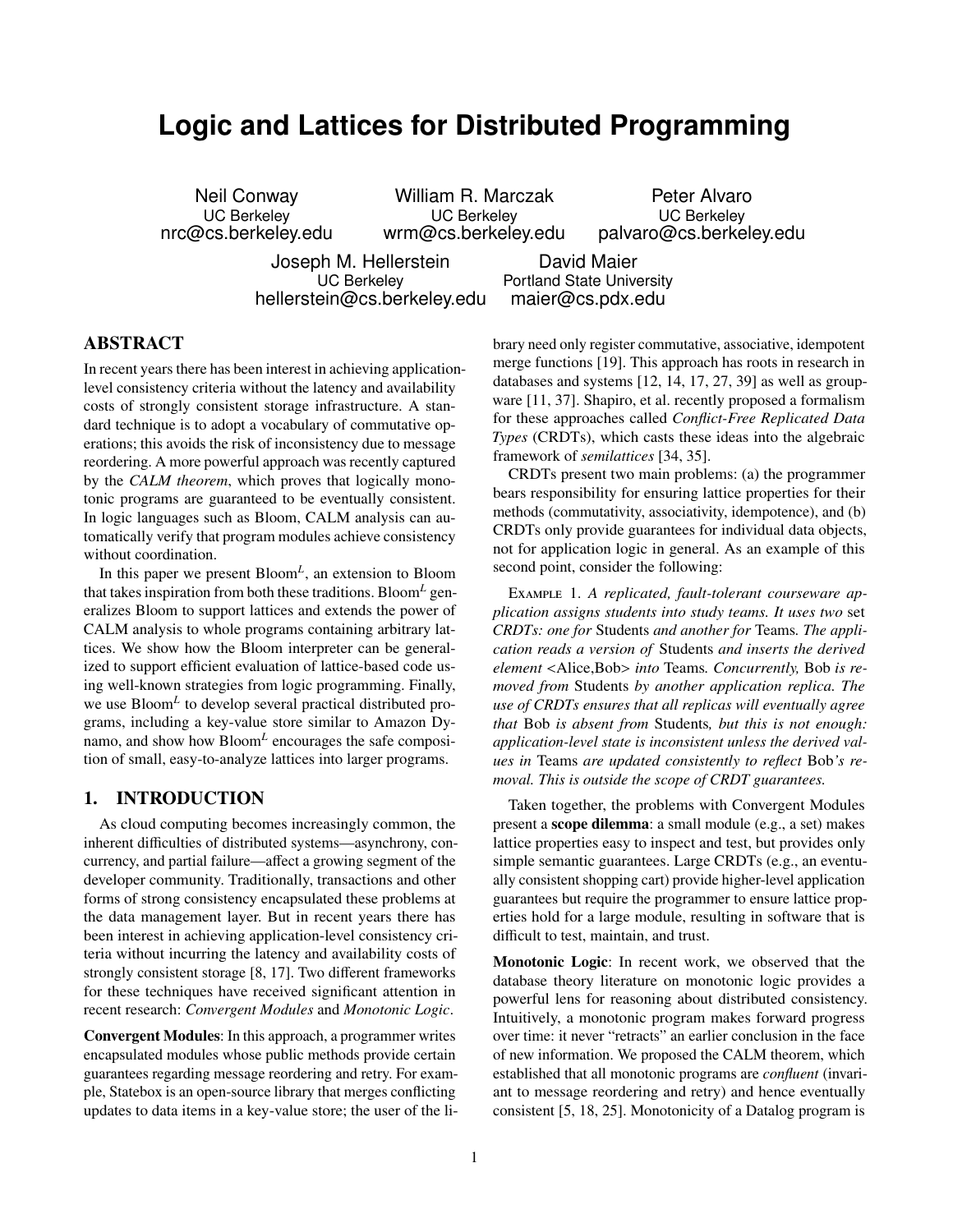straightforward to determine conservatively from syntax, so the CALM theorem provides the basis for a simple analysis of the consistency of distributed programs. We concretized CALM into an analysis procedure for *Bloom*, a Datalog-based language for distributed programming [\[2,](#page-15-10) [9\]](#page-15-11).

The original formulation of CALM and Bloom only verified the consistency of programs that compute sets of facts that grow over time ("set monotonicity"); that is, "forward progress" was defined according to set containment. As a practical matter, this is overly conservative: it precludes the use of common monotonically increasing constructs such as timestamps and sequence numbers.

Example 2. *In a quorum voting service, a coordinator counts the number of votes received from participant nodes; quorum is reached once the number of votes exceeds a threshold. This is clearly monotonic: the vote counter increases monotonically, as does the threshold test* ( $count(votes) > k$ ) *which "grows" from False to True. But both of these constructs (upward-moving mutable variables and aggregates) are labeled non-monotonic by the original CALM analysis.*

The CALM theorem obviates any scoping concerns for convergent monotonic logic, but it presents a type dilemma. Sets are the only data type amenable to CALM analysis, but the programmer may have a more natural representation of a monotonically growing phenomenon. For example, a monotonic counter is more naturally represented as a growing integer than a growing set. This dilemma leads either to false negatives in CALM analysis and over-use of coordination, or to idiosyncratic set-based implementations that can be hard to read and maintain.

## 1.1 Bloom<sup>L</sup>: Logic and Lattices

We address the two dilemmas above with *Bloom<sup>L</sup> ,* an extension to Bloom that incorporates a semilattice construct similar to CRDTs. We present this construct in detail below, but the intuition is that Bloom*<sup>L</sup>* programs can be defined over arbitrary types—not just sets—as long as they have commutative, associative, idempotent *merge functions* ("least upper bound") for pairs of items. Such a merge function defines a partial order for its type. This generalizes Bloom (and traditional Datalog), which assumes a fixed merge function (set union) and partial order (set containment).

Bloom*<sup>L</sup>* provides three main improvements in the state of the art of both Bloom and CRDTs:

- 1. Bloom*<sup>L</sup>* solves the type dilemma of logic programming: CALM analysis in Bloom*<sup>L</sup>* is able to assess monotonicity for arbitrary lattices, making it significantly more liberal in its ability to test for confluence. Bloom*<sup>L</sup>* can validate the coordination-free use of common constructs like timestamps and sequence numbers.
- 2. Bloom*<sup>L</sup>* solves the scope dilemma of CRDTs by providing monotonicity-preserving mappings between lattices via *morphisms* and *monotone functions*, as described

```
1 class ShortestPaths
 2 include Bud
 4 state do
 5 table :link, [:from, :to] \Rightarrow [:cost]<br>6 scratch :path, [:from, :to, :next_ho
 6 scratch :path, [:from, :to, :next_hop, :cost]<br>7 scratch :min cost. [:from. :to] => [:cost]
             scratch :min_cost, [:from, :to] => [:cost]
 8 end
\begin{array}{c|c}\n 10 & \text{bloom do} \\
 11 & \text{path &}\n\end{array}11 path \le link \{|1| [l.from, l.to, l.to, l.cost]}<br>12 path \le (link*path).pairs(:to => :from) do |l.p
             path \leq (link*path).pairs(:to => :from) do |l,p|
13 [l.from, p.to, l.to, l.cost + p.cost]
1416 min_cost \le path.group([:from, :to], min(:cost))<br>17 end
\begin{array}{c|c} 17 & \text{end} \\ 18 & \text{end} \end{array}end
```
<span id="page-3-6"></span><span id="page-3-5"></span><span id="page-3-4"></span><span id="page-3-1"></span>Figure 1: All-pairs shortest paths in Bloom.

below. By using such mappings, the per-component monotonicity guarantees offered by CRDTs can be extended across multiple items of lattice type. This capability is key to the CALM analysis described above. It is also useful for establishing the monotonicity of subprograms even when the whole program is not designed to be monotonic.

3. For efficient incremental execution, we extend the standard Datalog semi-naive evaluation scheme [\[7\]](#page-15-12) to support arbitrary lattices. We also describe how an existing Datalog-style engine can be extended to support lattices with relatively minor changes.

## 1.2 Outline

The remainder of the paper proceeds as follows. Section [2](#page-3-0) provides background on Bloom and CALM. In Section [3](#page-5-0) we introduce Bloom<sup>L</sup>, including cross-lattice morphisms and monotone functions. We detail Bloom*<sup>L</sup>* 's built-in lattice types and show how developers can define new lattices. We also describe how the CALM analysis extends to Bloom*<sup>L</sup>* . In Section [4,](#page-9-0) we describe how we modified the Bloom runtime to support Bloom*<sup>L</sup>* , including our extension to semi-naive evaluation that supports both lattices and relations.

In Sections [5](#page-10-0) and [6,](#page-12-0) we present two case studies. First, we use Bloom*<sup>L</sup>* to implement a distributed key-value store that supports eventual consistency, object versioning using vector clocks, and quorum replication. Second, we revisit the simple e-commerce scenario presented in Alvaro et al. in which clients interact with a replicated shopping cart service [\[2\]](#page-15-10). We show how Bloom<sup>L</sup> can be used to make the "checkout" operation monotonic and confluent, despite the fact that it requires aggregating over a distributed data set.

## <span id="page-3-0"></span>2. BACKGROUND

In this section, we review the Bloom programming language and the CALM program analysis. We highlight a simple distributed program for which the CALM analysis over sets yields unsatisfactory results.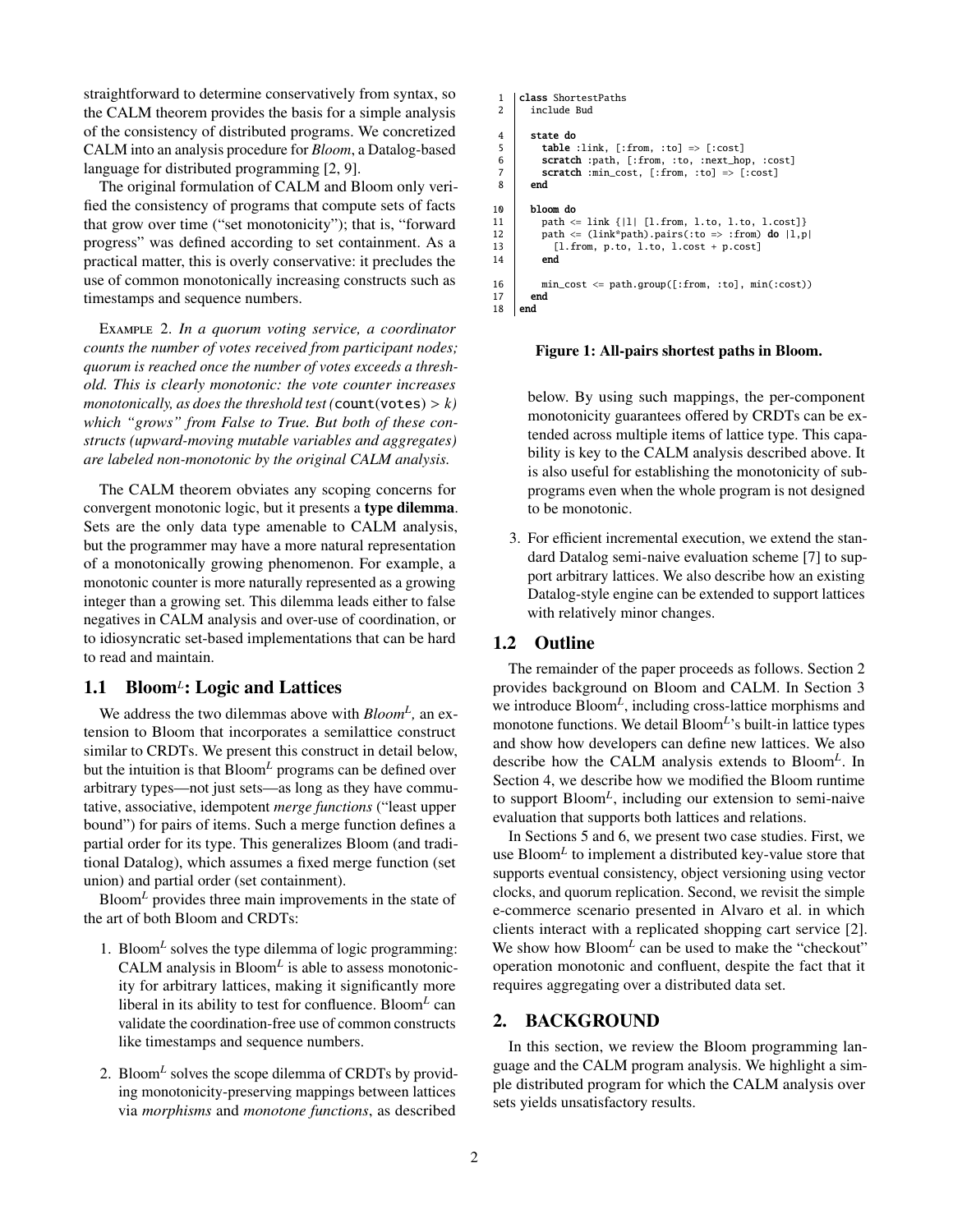| Name      | <b>Behavior</b>                           |  |  |  |  |
|-----------|-------------------------------------------|--|--|--|--|
| table     | Persistent storage.                       |  |  |  |  |
| scratch   | Transient storage.                        |  |  |  |  |
| channel   | Asynchronous communication. A fact de-    |  |  |  |  |
|           | rived into a channel appears in the       |  |  |  |  |
|           | database of a remote Bloom instance at    |  |  |  |  |
|           | a non-deterministic future time.          |  |  |  |  |
| periodic  | Interface to the system clock.            |  |  |  |  |
| interface | Interface point between software modules. |  |  |  |  |

<span id="page-4-1"></span>Table 1: Bloom collection types.

## 2.1 Bloom

Bloom programs are bundles of declarative *statements* about collections of *facts* (tuples). An *instance* of a Bloom program performs computation by evaluating its statements over the contents of its local database. Instances communicate via asynchronous messaging, as described below.

An instance of a Bloom program proceeds through a series of *timesteps*, each containing three phases.<sup>[1](#page-4-0)</sup> In the first phase, inbound events (e.g., network messages) are received and represented as facts in collections. In the second phase, the program's statements are evaluated over local state to compute all the additional facts that can be derived from the current collection contents. In some cases (described below), a derived fact is intended to achieve a "side effect," such as modifying local state or sending a network message. These effects are deferred during the second phase of the timestep; the third phase is devoted to carrying them out.

The initial implementation of Bloom, called *Bud*, allows Bloom logic to be embedded inside a Ruby program. Figure [1](#page-3-1) shows a Bloom program represented as an annotated Ruby class. A small amount of imperative Ruby code is needed to instantiate the Bloom program and begin executing it; more details are available on the Bloom language website [\[9\]](#page-15-11).

#### *2.1.1 Data model*

The Bloom data model is based on *collections*. A collection is an unordered set of *facts*, akin to a relation in Datalog. The Bud prototype adopts the Ruby type system rather than inventing its own; hence, a fact in Bud is just an array of immutable Ruby objects. Each collection has a *schema*, which declares the structure (column names) of the facts in the collection. A subset of the columns in a collection form its *key*: as in the relational model, the key columns functionally determine the remaining columns. The collections used by a Bloom program are declared in a state block. For example, line [5](#page-3-2) of Figure [1](#page-3-1) declares a collection named link with three columns, two of which form the collection's key. Ruby is a dynamically typed language, so keys and values in Bud can hold arbitrary Ruby objects.

Bloom provides five collection types to represent differ-

| Op           | <b>Name</b>     | <b>Meaning</b>                      |  |  |
|--------------|-----------------|-------------------------------------|--|--|
| $\leq$       | merge           | lhs includes the content of rhs in  |  |  |
|              |                 | the current timestep.               |  |  |
| $< +$        | deferred merge  | Ihs will include the content of rhs |  |  |
|              |                 | in the next timestep.               |  |  |
| $\leftarrow$ | deferred delete | lhs will not include the content of |  |  |
|              |                 | rhs in the next timestep.           |  |  |
| <∼           | async merge     | (Remote) lhs will include the       |  |  |
|              |                 | content of the rhs at some non-     |  |  |
|              |                 | deterministic future timestep.      |  |  |

<span id="page-4-2"></span>Table 2: Bloom operators.

ent kinds of state (Table [1\)](#page-4-1). A table stores persistent data: if a fact appears in a table, it remains in the table in future timesteps (unless it is explicitly removed). A scratch contains transient data—the content of scratch collections is emptied at the start of each timestep. Scratches are akin to SQL views: they are often useful as a way to name intermediate results or as a "macro" construct to enable code reuse. The channel collection type enables communication between Bloom instances. The schema of a channel has a distinguished *location specifier* column (prefixed with "@"); when a fact is derived for a channel collection, it appears in the database of the Bloom instance at the address given by the location specifier. The periodic and interface collection types do not arise in our discussion in this paper; the interested reader is referred to the Bloom website [\[9\]](#page-15-11).

#### *2.1.2 Statements*

Each Bloom statement has one or more input collections and a single output collection. A statement takes the form:

<*collection-identifier*> <*op*> <*collection-expression*> The left-hand side (lhs) is the name of the output collection and the right-hand side (rhs) is an expression that produces a collection. A statement defines how the input collections are transformed before being included (via set union) in the output collection. Bloom allows the usual relational operators to be used on the rhs (selection, projection, join, grouping, aggregation, and negation), although it adopts a syntax intended to be more familiar to imperative programmers. In Figure [1,](#page-3-1) line [11](#page-3-3) demonstrates projection, lines [12](#page-3-4)[–14](#page-3-5) perform a join between link and path using the join predicate link.to =  $path$ . from followed by a projection to four attributes, and line [16](#page-3-6) shows grouping and aggregation. Bloom statements appear in one or more bloom blocks.

Bloom provides several operators that determine *when* the rhs will be merged into the lhs (Table [2\)](#page-4-2). The <= operator performs standard logical deduction: that is, the lhs and rhs are true at the same timestep. The <+ and <- operators indicate that facts will be added or removed, respectively, from the lhs collection at the beginning of the *next* timestep. The <~ operator specifies that the rhs will be merged into the lhs collection at some non-deterministic future time. The lhs of a statement that uses <~ must be a channel; the <~ operator

<span id="page-4-0"></span><sup>&</sup>lt;sup>1</sup>There is a precise declarative semantics for Bloom  $[1, 3]$  $[1, 3]$ , but we describe the language operationally for the sake of exposition.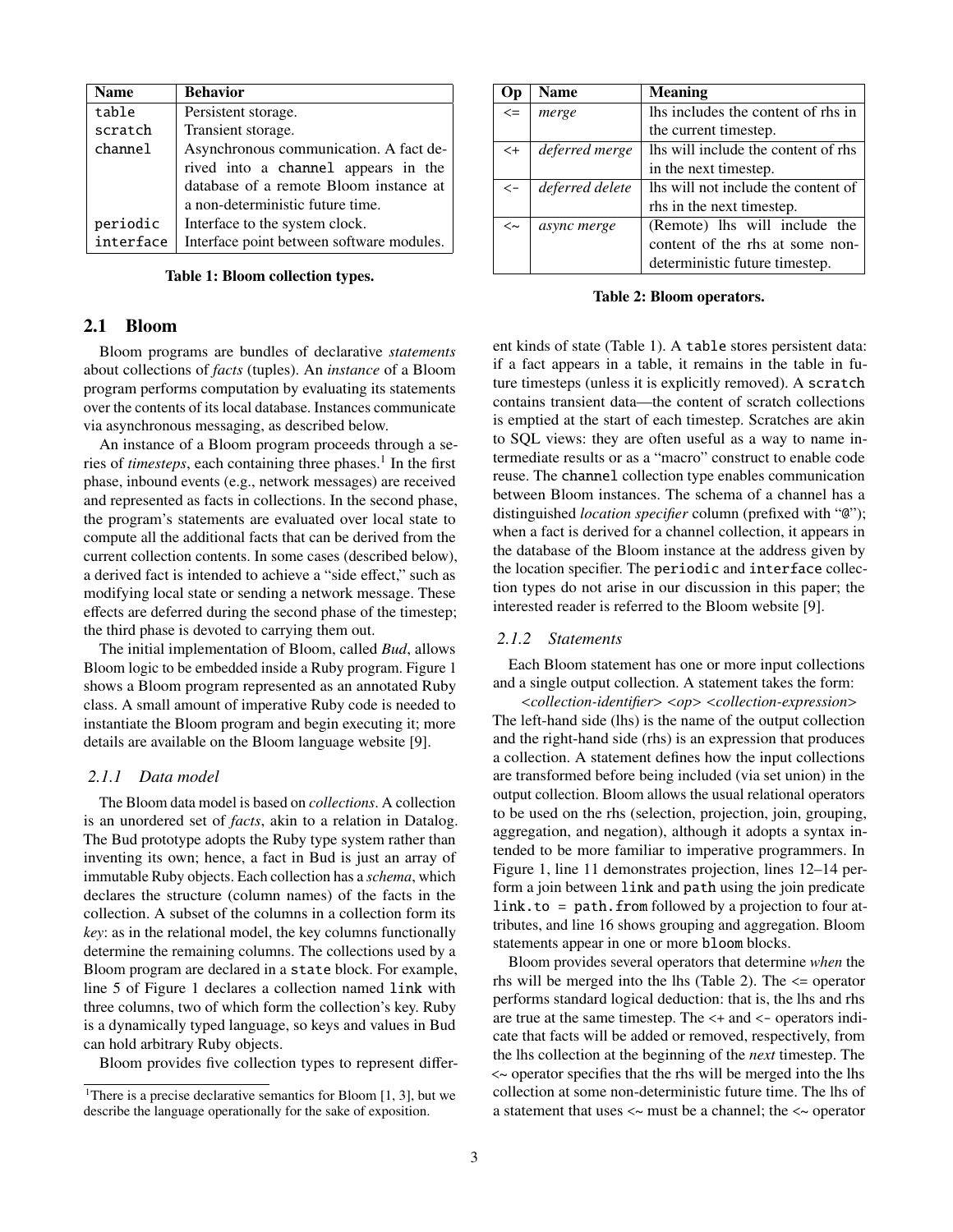captures asynchronous messaging.

Bloom allows recursion—i.e., the rhs of a statement can reference the lhs collection, either directly or indirectly. As in Datalog, certain constraints must be adopted to ensure that programs with recursive statements have a sensible interpretation. For deductive statements  $\ll$  = operator), we require that programs be *syntactically stratified* [\[6\]](#page-15-15): cycles through negation or aggregation are not allowed (unless they contain a deferred or asynchronous operator) [\[3\]](#page-15-14).

### 2.2 CALM analysis

Work on deductive databases has long drawn a distinction between *monotonic* and *non-monotonic* logic programs. Intuitively, a monotonic program only computes more information over time—it will never "retract" a previous conclusion in the face of additional evidence. In Bloom (and Datalog), a simple conservative test for monotonicity is based on program syntax: selection, projection, and join are monotonic, while aggregation and negation are not.

The CALM theorem connects the theory of monotonic logic with the practical problem of distributed consistency [\[2,](#page-15-10) [18\]](#page-15-8). All monotonic programs are "eventually consistent" or *confluent*: for any given input, all program executions result in the same final state regardless of network non-determinism [\[5,](#page-15-7) [25\]](#page-15-9). Hence, monotonic logic is a useful building block for loosely consistent distributed programming.

According to the CALM theorem, distributed inconsistency may only occur at *points of order*: program locations where the output of an asynchronously derived value is consumed by a non-monotonic operator [\[2\]](#page-15-10). This is because asynchronous messaging results in non-deterministic arrival order, and nonmonotonic operators may produce different conclusions when evaluated over different subsets of their inputs. For example, consider a Bloom program consisting of a pair of collections *A* and *B* (both fed by asynchronous channels) and a rule that sends a message whenever an element of *A* arrives that is not in *B*. This program is non-monotonic and exhibits nonconfluent behavior: the messages sent by the program will depend on the order in which the elements of *A* and *B* arrive.

We have implemented a conservative static program analysis in Bloom that follows directly from the CALM theorem. Programs that are free from non-monotonic constructs are "blessed" as confluent: producing the same output on different runs or converging to the same state on multiple distributed replicas. Otherwise, programs are flagged as potentially inconsistent. To achieve consistency, the programmer either needs to rewrite their program to avoid the use of non-monotonicity or introduce a coordination protocol to ensure that a consistent ordering is agreed upon at each of the program's points of order. Coordination protocols incur additional latency and reduce availability in the event of network partitions, so in this paper we focus on coordination-free designs—that is, monotonic programs.

```
1 QUORUM_SIZE = 5
 2 | RESULT ADDR = "example.org"
 4 class QuorumVote
 5 include Bud
 7 state do
 8 channel :vote_chn, [:@addr, :voter_id]<br>9 channel :result chn. [:@addr]
              channel :result_chn, [:@addr]
\begin{array}{c|c} 10 & \text{table} : \text{votes}, \; [\text{:voter_id}] \\ 11 & \text{scrch} : \text{cnt}. \; \square \Rightarrow \text{f:cnt} \end{array}scratch : cnt, [] \Rightarrow [: cnt]
12 end
14 bloom do<br>15 votes
                                \le vote_chn {|v| [v.voter_id]}
16 cnt \langle votes.group(nil, count(:voter_id))<br>17 result_chn \langle cnt {|c| [RESULT_ADDR] if c >= QUO
              result\_chn \ll ent {|c| [RESULT_ADDR] if c >= QUORUM_SIZE}
\begin{array}{c|c} 18 & \text{end} \\ 19 & \text{end} \end{array}end
```
#### <span id="page-5-3"></span><span id="page-5-2"></span><span id="page-5-1"></span>Figure 2: A non-monotonic Bloom program that waits for a quorum of votes to be received.

#### *2.2.1 Limitations of set monotonicity*

The original formulation of the CALM theorem considered only programs that compute more facts over time that is, programs whose *sets* grow monotonically. Many distributed protocols make progress over time, but their notion of "progress" is often difficult to represent as a growing set of facts. For example, consider the Bloom program in Figure [2.](#page-5-1) This program receives votes from a client program (not shown) via the vote\_chn channel. Once at least QUORUM\_SIZE votes have been received, a message is sent to a remote node to indicate that quorum has been reached (line [17\)](#page-5-2). This program resembles a "quorum vote" subroutine that might be used by an implementation of Paxos [\[22\]](#page-15-16) or quorum replication [\[16\]](#page-15-17).

Intuitively, this program makes progress in a semantically monotonic fashion: the set of received votes grows and the size of the votes collection can only increase, so once a quorum has been reached it will never be retracted. Unfortunately, the current CALM analysis would regard this program as non-monotonic because it contains a point of order: the grouping operation on line [16.](#page-5-3)

To solve this problem, we need to introduce a notion of program values that "grow" according to a partial order other than set containment. We do this by extending Bloom to operate over arbitrary lattices, rather than just the set lattice.

## <span id="page-5-0"></span>3. ADDING LATTICES TO BLOOM

This section introduces Bloom*<sup>L</sup>* , an extension to Bloom that allows monotonic programs to be written using arbitrary lattices. We begin by reviewing the algebraic properties of lattices used in CRDTs and note the applicability of monotone functions and morphisms in that context. We then introduce the basic concepts of Bloom*<sup>L</sup>* and detail the built-in lattices provided by the language. We also show how users can define their own lattice types.

When designing Bloom<sup>L</sup>, we decided to extend Bloom to include support for lattices rather than building a new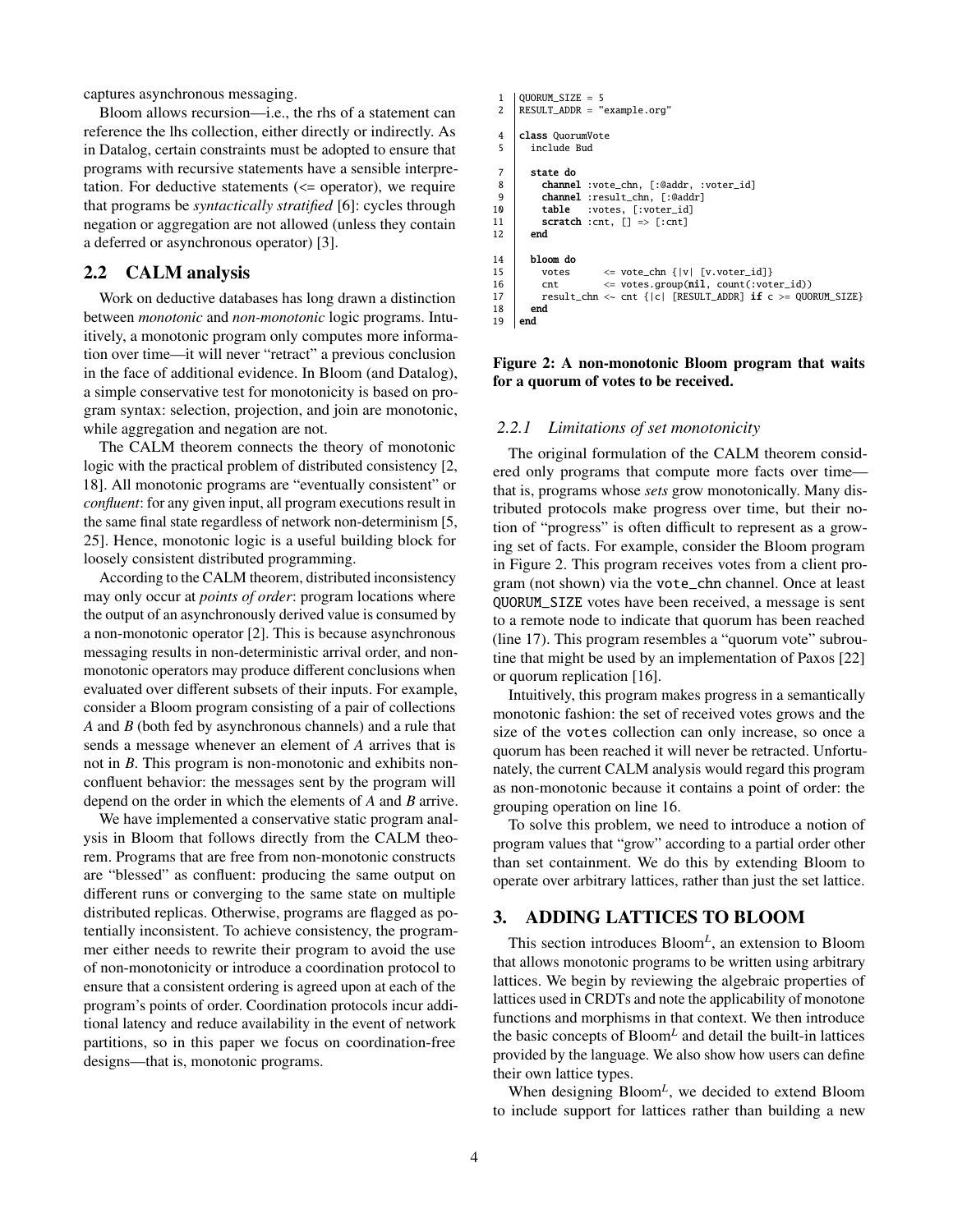```
1 QUORUM_SIZE = 5
 2 RESULT_ADDR = "example.org"
 4 class OuorumVoteL
 5 include Bud
 7 state do
 8 channel :vote_chn, [:@addr, :voter_id]<br>9 channel :result chn. [:@addr]
             channel :result_chn, [:@addr]
\begin{array}{c|cc}\n 10 & \text{lset} & : \text{votes} \\
 11 & \text{lmax} & : \text{cnt}\n \end{array}\begin{array}{c|c}\n 11 & \text{Imax} \\
 12 & \text{1bool}\n \end{array}:quorum_done
13 end
15 bloom do
16 votes \langle vote_chn {|v| v.voter_id}<br>17 cnt \langle votes_size
            cnt \le votes.size
18 quorum_done \le cnt.gt_eq(QUORUM_SIZE)<br>19 result chn \le quorum done when true
            19 result_chn <~ quorum_done.when_true { [RESULT_ADDR] }
20 end
21 end
```
#### <span id="page-6-5"></span><span id="page-6-4"></span><span id="page-6-2"></span><span id="page-6-0"></span>Figure 3: A monotonic Bloom*<sup>L</sup>* program that waits for a quorum of votes to be received.

language from scratch. Hence, Bloom*<sup>L</sup>* is backward compatible with Bloom and was implemented with relatively minor changes to the Bud runtime. We describe how code written using lattices can interoperate with traditional Bloom collections in Section [3.5.](#page-8-0)

#### <span id="page-6-3"></span>3.1 Definitions

A *bounded join semilattice* is a triple  $\langle S, \sqcup, \perp \rangle$ , where *S* is a set,  $\sqcup$  is a binary operator (called "join" or "least upper bound"), and  $\bot \in S$ . The operator  $\bot$  is associative, commutative, and idempotent. The  $\sqcup$  operator induces a partial order ≤*s* on the elements of *S* : *x* ≤*s y* if *x*  $\sqcup$  *y* = *y*. Note that although  $\leq_S$  is only a partial order, the least upper bound is defined for all elements  $x, y \in S$ . The distinguished element ⊥ is the smallest element in *S* :  $x \sqcup \bot = x$  for every  $x \in S$ . For brevity, we use the term "lattice" to mean "bounded join semilattice" in the rest of this paper. We use the informal term "merge function" to mean "least upper bound."

A *monotone function* from poset *S* to poset *T* is a function *f* : *S*  $\rightarrow$  *T* such that  $\forall a, b \in S : a \leq_S b \Rightarrow f(a) \leq_T f(b)$ . That is, *f* maps elements of *S* to elements of *T* in a manner that respects the partial orders of both posets.

A *morphism* from lattice  $\langle X, \sqcup_X, \perp_X \rangle$  to lattice  $\langle Y, \sqcup_Y, \perp_Y \rangle$ is a function  $g: X \to Y$  such that,  $\forall a, b \in X : g(a \sqcup_X b) =$  $g(a) \sqcup_Y g(b)$ . That is, *g* allows elements of *X* to be mapped to elements of *Y* in a way that preserves the lattice properties. Note that morphisms are monotone functions but the converse is not true in general.

## 3.2 Language concepts

Bloom*<sup>L</sup>* allows both lattices and collections to represent state. A lattice is analogous to a collection type in Bloom, while a *lattice element* corresponds to a particular collection. For example, the lset lattice is similar to the table collection type provided by Bloom; an element of the lset lattice is a particular set. In the terminology of object-oriented programming, a lattice is a class that obeys a certain interface and an element of a lattice is an instance of that class. Figure [3](#page-6-0) contains an example Bloom*<sup>L</sup>* program.

As with collections, the lattices used by a Bloom*<sup>L</sup>* program are declared in a state block. More precisely, a state block declaration introduces an identifier that is associated with a lattice element; over time, the binding between identifiers and lattice elements is updated to reflect state changes in the program. For example, line [10](#page-6-1) of Figure [3](#page-6-0) declares an identifier votes that is mapped to an element of the lset lattice. As more votes are received, the lattice element associated with the votes identifier changes (it moves "upward" in the lset lattice). When a lattice identifier is declared, it is initially bound to the value ⊥, the smallest element in the lattice. For example, an lset lattice initially contains the empty set.

#### *3.2.1 Statements in Bloom<sup>L</sup>*

Statements take the same form in both Bloom and Bloom*<sup>L</sup>* : <*identifier*> <*op*> <*expression*>

The identifier on the lhs can refer to either a set-oriented collection or a lattice element. The expression on the rhs can contain both traditional relational operators (applied to Bloom collections) and methods invoked on lattices. Lattice methods are similar to methods in an object-oriented language and are invoked using the standard Ruby method invocation syntax. For example, line [17](#page-6-2) of Figure [3](#page-6-0) invokes the size method on an element of the lset lattice.

If the lhs is a lattice, the statement's operator must be either  $\leq$  or  $\leq$  (instantaneous or deferred deduction, respectively). The meaning of these operators is that, at either the current or the following timestep, the lhs identifier will take on the result of applying the lattice's least upper bound to the lhs and rhs lattice elements. The intuition remains the same as in Bloom: the rhs value is "merged into" the lhs lattice, except that the semantics of the merge operation are defined by the lattice's least upper bound operator. We require that the lhs and rhs refer to a lattice of the same type.

Bloom<sup>L</sup> does not support deletion  $\left(\leq\right)$  operator) for lattices. Lattices do not directly support asynchronous communication (via the <~ operator) but lattice elements can be embedded into tuples that appear in channels (Section [3.5.2\)](#page-8-1).

#### *3.2.2 Lattice methods*

Bloom*<sup>L</sup>* statements compute values over lattices by invoking methods on lattice elements. Just as a subset of the relational algebra is monotonic, some lattice methods are monotone functions (as defined in Section [3.1\)](#page-6-3). A monotone lattice method guarantees that, if the lattice on which the method is invoked grows (according to the lattice's partial order), the value returned by the method will grow (according to the return value's lattice type). For example, the size method provided by the lset lattice is monotone because as more elements are added to the set, the size of the set increases. From a CRDT perspective, a lattice's monotone methods constitute a "safe" interface of operations that can be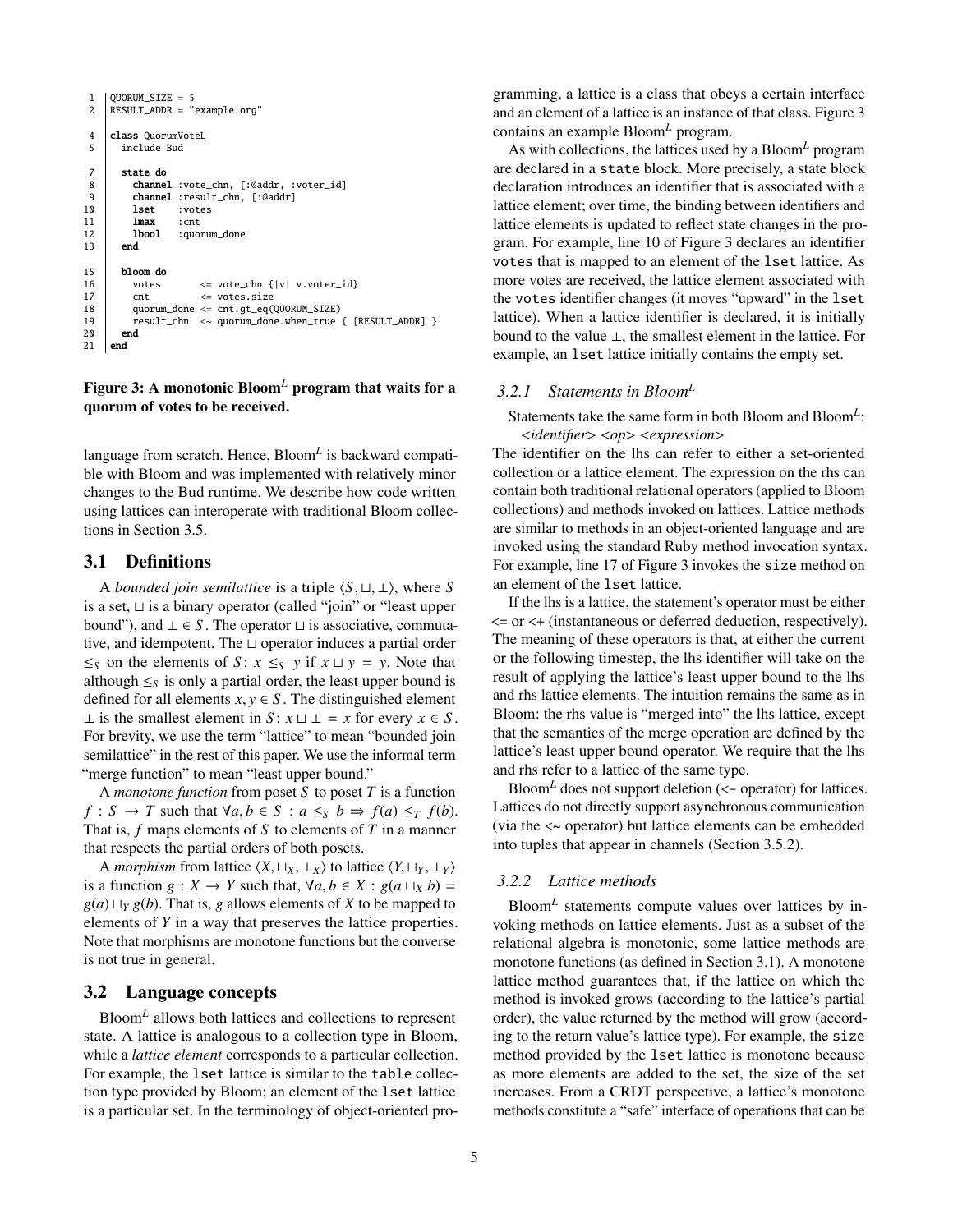| <b>Name</b> | <b>Description</b>                                   | Least element $(\perp)$ | Merge(a, b) | <b>Morphisms</b>                                                                                                                                                           | <b>Monotone functions</b>                             |
|-------------|------------------------------------------------------|-------------------------|-------------|----------------------------------------------------------------------------------------------------------------------------------------------------------------------------|-------------------------------------------------------|
| lbool       | <b>Boolean</b> lattice<br>$(false \rightarrow true)$ | false                   | $a \vee b$  | when_true(&blk) $\rightarrow$ v                                                                                                                                            |                                                       |
| lmax        | Max over an<br>ordered domain                        | $-\infty$               | max(a, b)   | $at(n) \rightarrow lbool$<br>$qt_eq(n) \rightarrow lbool$<br>$+(n) \rightarrow$ lmax<br>$-(n) \rightarrow$ 1 max                                                           |                                                       |
| lmin        | Min over an<br>ordered domain                        | $\infty$                | min(a, b)   | $lt(n) \rightarrow lbool$<br>$lt\_eq(n) \rightarrow lbool$<br>$+(n) \rightarrow lmin$<br>$-(n) \rightarrow lmin$                                                           |                                                       |
| lset        | Set of values                                        | empty set               | $a \cup b$  | $intersect(1set) \rightarrow 1set$<br>$project(\&blk) \rightarrow lset$<br>$product(1set) \rightarrow 1set$<br>contains?( $v$ ) $\rightarrow$ 1boo1                        | $size() \rightarrow lmax$                             |
| lpset       | Set of non-<br>negative numbers                      | empty set               | $a \cup b$  | $intersect(lpset) \rightarrow lpset$<br>$project(&b1k) \rightarrow lpset$<br>$product(lpset) \rightarrow lpset$<br>contains?( $v$ ) $\rightarrow$ 1boo1                    | $size() \rightarrow lmax$<br>$sum() \rightarrow lmax$ |
| lbag        | Multiset of values                                   | empty multiset          | $a \cup b$  | $intersect(lbag) \rightarrow lbag$<br>project(&blk) $\rightarrow$ lbag<br>$card(v) \rightarrow Imax$<br>contains?( $v$ ) $\rightarrow$ 1boo1<br>$+(1baq) \rightarrow 1baq$ | $size() \rightarrow lmax$                             |
| lmap        | Map from keys to<br>lattice values                   | empty map               | see text    | $intersect(lmap) \rightarrow lmap$<br>project(&blk) $\rightarrow$ lmap<br>$key\_set() \rightarrow 1set$<br>$at(v) \rightarrow any-lattice$<br>$key?(v) \rightarrow 1bool$  | $size() \rightarrow lmax$                             |

<span id="page-7-0"></span>Table 3: Built-in lattices in Bloom<sup>*L*</sup>. Note that **v** denotes a Ruby value, **n** denotes a number, and blk indicates a Ruby code block (anonymous function).

invoked in a distributed setting without risk of inconsistency.

A lattice method's signature indicates its monotonicity properties. Bloom*<sup>L</sup>* distinguishes between methods that are monotone and a subset of monotone methods that are *morphisms*. Section [3.1](#page-6-3) defines the properties that a morphism must satisfy, but the intuition is that a morphism on lattice *T* can be distributed over *T*'s least upper bound. For example, the size method provided by the lset lattice is not a morphism. To see why, consider two elements of the lset lattice,  $\{1, 2\}$  and  $\{2, 3\}$ . size is not a morphism because  $size({1, 2} \sqcup_{\text{1set}} {2, 3}) \neq size({1, 2}) \sqcup_{\text{1max}} size({2, 3})$ . Morphisms can be evaluated more efficiently than monotone methods, as we discuss in Section [4.1.](#page-9-1)

Lattices can also define non-monotonic methods. Using a non-monotonic lattice method is analogous to using a non-monotonic relational operator in Bloom: the Bud interpreter stratifies the program to ensure that the input value is computed to completion before allowing the non-monotonic method to be invoked. Bloom*<sup>L</sup>* encourages developers to minimize the use of non-monotonic constructs: as the CALM analysis suggests, non-monotonic reasoning may need to be augmented with coordination to ensure consistent results.

Every lattice defines a non-monotonic reveal method that returns a representation of the lattice element as a plain Ruby value. For example, the reveal method on an lset lattice returns a Ruby array containing the contents of the set. This method is non-monotonic because once the underlying Ruby

value has been extracted from the set, Bloom*<sup>L</sup>* cannot ensure that subsequent code uses the value in a monotonic fashion.

#### <span id="page-7-2"></span>3.3 Built-in lattices

Table [3](#page-7-0) lists the lattices included with Bloom*<sup>L</sup>* . The builtin lattices provide support for several common notions of "progress": a predicate that moves from false to true (1boo1), a numeric value that strictly increases or strictly decreases (lmax and lmin, respectively), and various kinds of collections that grow over time (lset, lpset, lbag, and lmap). The behavior of most of the lattice methods should be unsurprising, so we do not describe every method in this section.

The lbool lattice represents conditions that, once satisfied, remain satisfied. For example, the gt morphism on the lmax lattice takes a numeric argument *n* and returns an lbool; once the  $\text{Imax exceeds } n$ , it will remain  $> n$ . The when\_true morphism takes a Ruby block; if the lbool element has the value true, when\_true returns the result of evaluating the block. For example, see line [19](#page-6-4) in Figure [3.](#page-6-0) when\_true is similar to an "if" statement.<sup>[2](#page-7-1)</sup>

The collection-like lattices support familiar operations such as union, intersection and testing for the presence of an element in the collection. The project morphism takes a code block and forms a new collection by applying the code block to each element of the input collection. Elements for

<span id="page-7-1"></span><sup>2</sup>Observe that an "else" clause would test for an upper bound on the final lattice value, which is a non-monotonic property!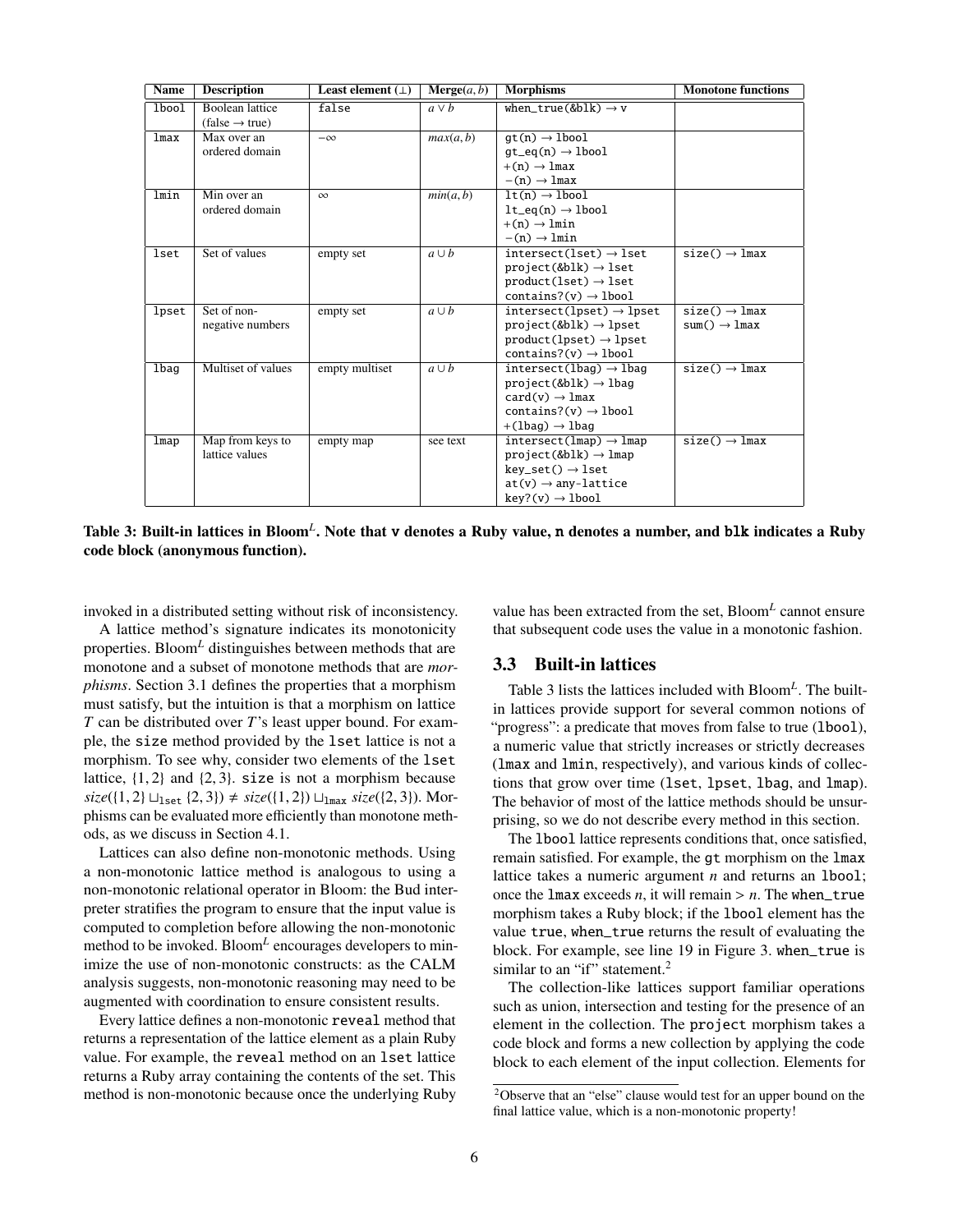```
1 class Bud::SetLattice < Bud::Lattice
2 | wrapper name :lset
4 def initialize(x=[1]
5 # Input validation removed for brevity<br>6 \alpha v = x.uniq # Remove duplicates from in
6 @v = x.\text{unique} # Remove duplicates from input 7 and
        end
9 def merge(i)
10 self.class.new(@v | i.reveal)<br>11 end
        end
13 morph : intersect do |i|<br>14 self.class.new(@v & i
14 self.class.new(@v & i.reveal)
       end
17 morph :contains? do |i|
18 Bud::BoolLattice.new(@v.member? i)<br>19 end
        end
21 monotone :size do<br>22 Bud::MaxLattice
         22 Bud::MaxLattice.new(@v.size)
23 end
24 end
```
#### <span id="page-8-7"></span><span id="page-8-6"></span><span id="page-8-5"></span><span id="page-8-2"></span>Figure 4: Example implementation of the lset lattice.

which the code block returns nil are omitted from the output collection, which allows project to be used as a filter.

The lmap lattice associates keys with values. Keys are immutable Ruby objects and values are lattice elements. For example, a web application could use an lmap to associate session IDs with an lset containing the pages visited by that session. The lmap merge function takes the union of the key sets of its input maps. If a key occurs in both inputs, the two corresponding values are merged using the appropriate lattice merge function. Note that the  $at(v)$  morphism returns the lattice element associated with key v (or  $\perp$  if the lmap does not contain v).

The lpset lattice is an example of how Bloom*<sup>L</sup>* can be used to encode domain-specific knowledge about an application. If the developer knows that a set will only contain non-negative numbers, the sum of those numbers increases monotonically as the set grows. Hence, sum is a monotone function of lpset.

#### 3.4 User-defined lattices

The built-in lattices are sufficient to express many programs. However, Bloom*<sup>L</sup>* also allows developers to create custom lattices to capture domain-specific behavior. To define a new lattice, a developer creates a Ruby class that meets a certain API contract. Figure [4](#page-8-2) shows a simple implementation of the 1set lattice using a Ruby array for storage.<sup>[3](#page-8-3)</sup>

A lattice class must inherit from the built-in Bud::Lattice class and must also define two methods:

• initialize(i): given a Ruby object *i*, this method constructs a new lattice element that "wraps" *i* (this is the standard Ruby syntax for defining a constructor). If *i* is nil (the null reference), this method returns ⊥, the least element of the lattice.

• merge(e): given a lattice element *e*, this method returns the least upper bound of *self* and *e*. This method must satisfy the algebraic properties of least upper bound as summarized in Section [3.1—](#page-6-3)in particular, it must be commutative, associative, and idempotent. Note that *e* and *self* must be instances of the same class.

Lattices can also define any number of monotone functions, morphisms, and non-monotonic methods. The syntax for declaring morphisms and monotone functions can be seen in lines [13–](#page-8-4)[15](#page-8-5) and [21](#page-8-6)[–23](#page-8-7) of Figure [4,](#page-8-2) respectively. Note that lattice elements are *immutable*—that is, lattice methods (including merge methods) must return new values, rather than destructively modifying any of their inputs.

Custom lattices must define a keyword that can be used in Bloom*<sup>L</sup>* state blocks. This is done using the wrapper\_name class method. For example, line [2](#page-8-8) of Figure [4](#page-8-2) means that "lset :foo" in a state block will introduce an identifier foo that is associated with an instance of Bud::SetLattice.

#### <span id="page-8-0"></span>3.5 Integration with set-oriented logic

Bloom*<sup>L</sup>* provides two features to ease integration of latticebased code with Bloom rules that use set-oriented collections.

#### *3.5.1 Converting collections into lattices*

This feature enables an intuitive syntax for merging the contents of a set-oriented collection into a lattice. If a statement has a Bloom collection on the rhs and a lattice on the lhs, the collection is converted into a lattice element by "folding" the lattice's merge function over the collection. That is, each element of the collection is converted to a lattice element (by invoking the lattice constructor) and then the resulting lattice elements are merged together via repeated application of the lattice's merge method. In our experience, this is usually the behavior intended by the user.

For example, line [16](#page-6-5) of Figure [3](#page-6-0) contains a Bloom collection on the rhs and an lset lattice on the lhs. This statement is implemented by constructing a singleton lset for each fact in the rhs collection and then merging the sets together. The resulting lset is then merged with the votes lattice referenced by the lhs.

#### <span id="page-8-1"></span>*3.5.2 Collections with embedded lattice values*

Bloom*<sup>L</sup>* allows lattice elements to be used as columns of tuples in Bloom collections. This feature allows Bloom*<sup>L</sup>* programs to use a mixture of Bloom-style relational operators and lattice method invocations, depending on which is more convenient. Bloom also provides several collection types with special semantics (e.g., channels, durable storage); allowing lattice elements to be embedded into collections avoids the need to create a redundant set of facilities for lattices.

Consider a simple Bloom*<sup>L</sup>* statement that derives tuples with an embedded lattice element as a column:

```
t1 \le t2 {|t| [t.x, cnt]}
```
where t1 and t2 are Bloom collections, cnt is a lattice, and

<span id="page-8-3"></span><sup>&</sup>lt;sup>3</sup>We omit a few 1set methods for brevity. While we use an array for simplicity, this is inefficient (e.g., duplicate elimination requires linear time). The built-in lset uses a hash-based set data type.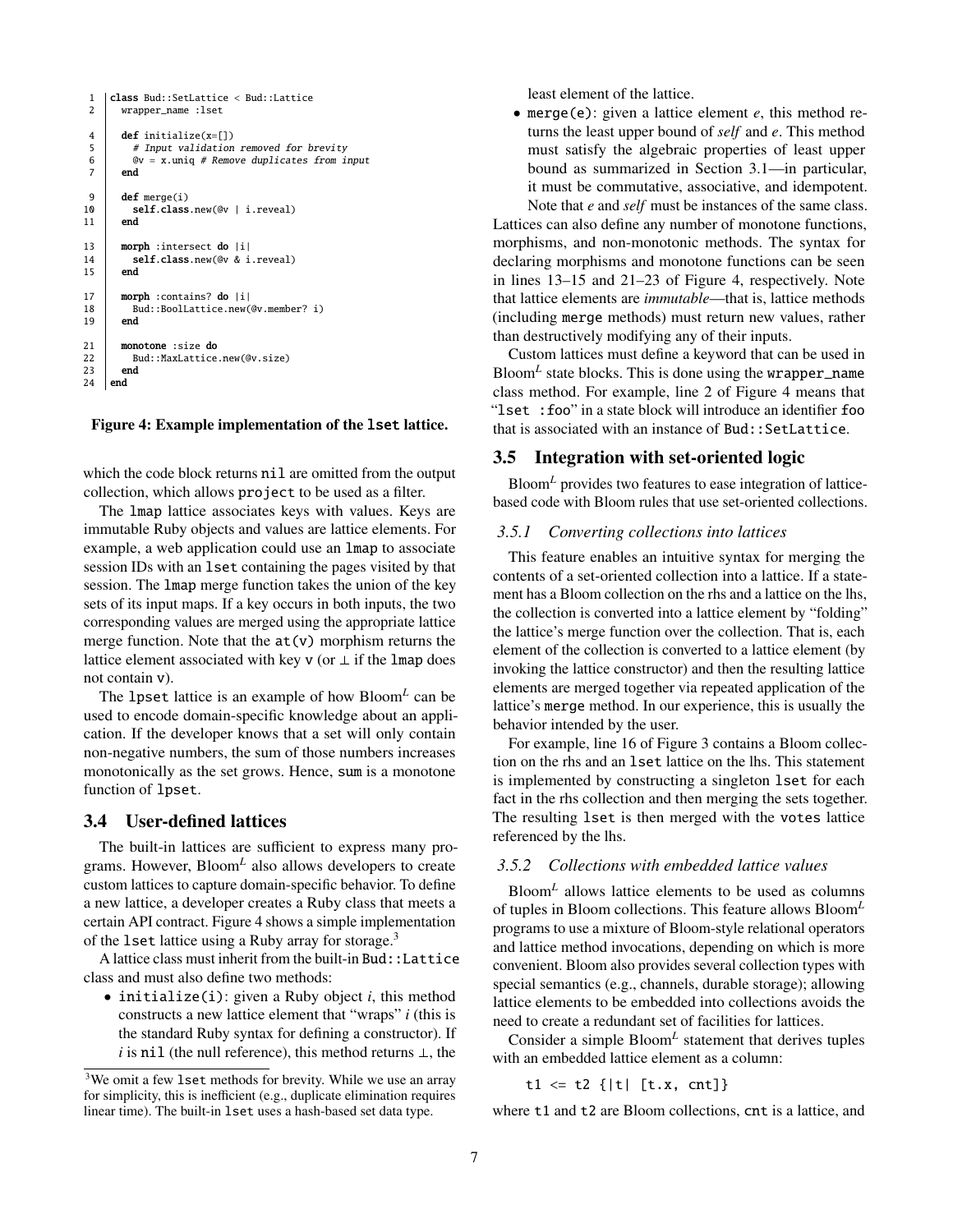the key of t1 is its first column. Note that cnt might change over the course of a single timestep (specifically, cnt can move "upward" according to the lattice's partial order). This might result in multiple tuples t1 tuples that differ only in the second column, which would violate t1's key.

To resolve this situation, Bloom*<sup>L</sup>* allows multiple facts to be derived that differ only in their embedded lattice values; those facts are merged into a single fact using the lattice's merge function. This is similar to specifying a procedure for how to resolve key constraint violations, a feature supported by some databases [\[28,](#page-15-18) [36\]](#page-16-4). For similar reasons, lattice elements cannot be used as keys in Bloom collections.

#### 3.6 Confluence in Bloom*<sup>L</sup>*

We now describe how the notion of *confluence* (invariance to message reordering) can be generalized from Bloom to Bloom<sup>L</sup> programs. In recent work, we provided a modeltheoretic characterization of confluence for programs written in Dedalus, the formal language on which Bloom is based [\[25\]](#page-15-9). These results apply directly to Bloom, whose semantics are grounded in those of Dedalus. The result of a distributed computation performed in Bloom may be viewed as the set of *ultimate models* or eventual states of the program, given a fixed input and sufficient time for messages to be delivered. If a program has exactly one ultimate model for every input, we say that it is confluent: all message delivery orders result in the same eventual state.

To reason about confluence in Bloom*<sup>L</sup>* , we first observe that lattices are guaranteed to have inflationary behavior over time: a lattice value only increases. Hence if we include lattices in the output of an otherwise confluent Bloom*<sup>L</sup>* program, they will not increase the number of ultimate models. It is not enough, however, that this local property of lattice objects holds: we must also show that anything a Bloom<sup>L</sup> program *does* with a lattice value is monotonic. Monotone lattice functions provide a mechanism for reasoning about composition of lattices or between lattices and collections. By including monotone lattice functions among the "safe," monotonic constructs provided by the Bloom language, we can easily extend our CALM analysis to Bloom*<sup>L</sup>* .

#### <span id="page-9-0"></span>4. IMPLEMENTATION

In this section, we describe how to evaluate Bloom*<sup>L</sup>* programs. First, we generalize semi-naive evaluation to support lattices. We validate that our implementation of semi-naive evaluation results in significant performance gains and is competitive with the traditional set-oriented semi-naive evaluation scheme in Bud. We also describe how we extended Bud to add support for Bloom<sup>L</sup> with relatively few changes.

#### <span id="page-9-1"></span>4.1 Semi-naive evaluation

*Naive* evaluation is a simple but inefficient approach to evaluating recursive Datalog programs. Evaluation proceeds in "rounds." In each round, all the rules in the program are evaluated over the entire database, including all derivations

made in previous rounds. This process stops when a round makes no new derivations. Naive evaluation is inefficient because it makes many redundant derivations: once a fact has been derived in round *i*, it is rederived in every round  $> i$ .

*Semi-naive* evaluation improves upon naive evaluation by making fewer redundant derivations [\[7\]](#page-15-12). Let  $\Delta_0$  represent the initial database state. In the first round, all the rules are evaluated over  $\Delta_0$ ; let  $\Delta_1$  represent the new facts derived in this round. In the second round, we only need to compute derivations that are dependent on  $\Delta_1$  because everything that can be derived purely from  $\Delta_0$  has already been computed.

A similar evaluation strategy works for Bloom*<sup>L</sup>* statements that use lattice morphisms. For a given lattice identifier *l*, let  $\Delta_l^0$  represent the lattice element associated with *l* at the start of the current timestep. Let  $\Delta_l^r$  represent the new derivations for *l* that have been made in evaluation round *r*. During round one, the program's statements are evaluated and *l* is mapped to  $\Delta_l^0$ ; this computes  $\Delta_l^1$ . In round two, *l* is now mapped to  $\Delta_l^1$  and evaluating the program's statements yields  $\Delta_l^2$ . This process continues until  $\Delta_l^i = \Delta_l^{i+1}$  for all identifiers *l*. The final value for *l* is given by  $\bigsqcup_{l:j=0}^{i} \Delta_l^{j}$ *l* .

This optimization cannot be used for monotone functions that are not morphisms. This is because semi-naive evaluation requires that we apply functions to the partial results derived in each round *k* into  $\Delta_l^k$ , and later combine them using the lattice's merge operation—effectively distributing the function across the merge. For example, consider computing the lset lattice's size method, which returns an lmax lattice. The semi-naive strategy would compute  $\bigsqcup_{m=1}^{i} size(\Delta_{1set}^{j})$ the maximum of the sizes of the incremental results produced in each round. Thus it produces a different result than naive evaluation, which evaluates the size function against the complete database state in each round.

Implementing semi-naive style evaluation for lattices was straightforward. For each lattice identifier *l*, we record two values: a "total" value (the least upper bound of the derivations made for *l* in all previous rounds) and a "delta" value (the least upper bound of the derivations made for *l* in the last round). We implemented a program rewrite that examines each Bloom<sup>L</sup> statement. If a statement only applies morphisms to lattice elements, the rewrite adjusts the statement to use the lattice's delta value rather than its total value.

#### 4.2 Performance validation

To validate the effectiveness of semi-naive evaluation for Bloom*<sup>L</sup>* programs, we wrote two versions of a program to compute the transitive closure of a directed acyclic graph. One version was written in Bloom and used Bloom collections. The other version was written in Bloom*<sup>L</sup>* using morphisms over the lset lattice. For the Bloom*<sup>L</sup>* version, we ran the program both with and without semi-naive evaluation enabled. As input, we generated synthetic graphs of various sizes—in a graph with *n* nodes, each node had roughly  $\log_2 n$  outgoing edges. We ran the experiment using a 2.13 Ghz Intel Core 2 Duo processor and 4GB of RAM, running Mac OS X 10.7.4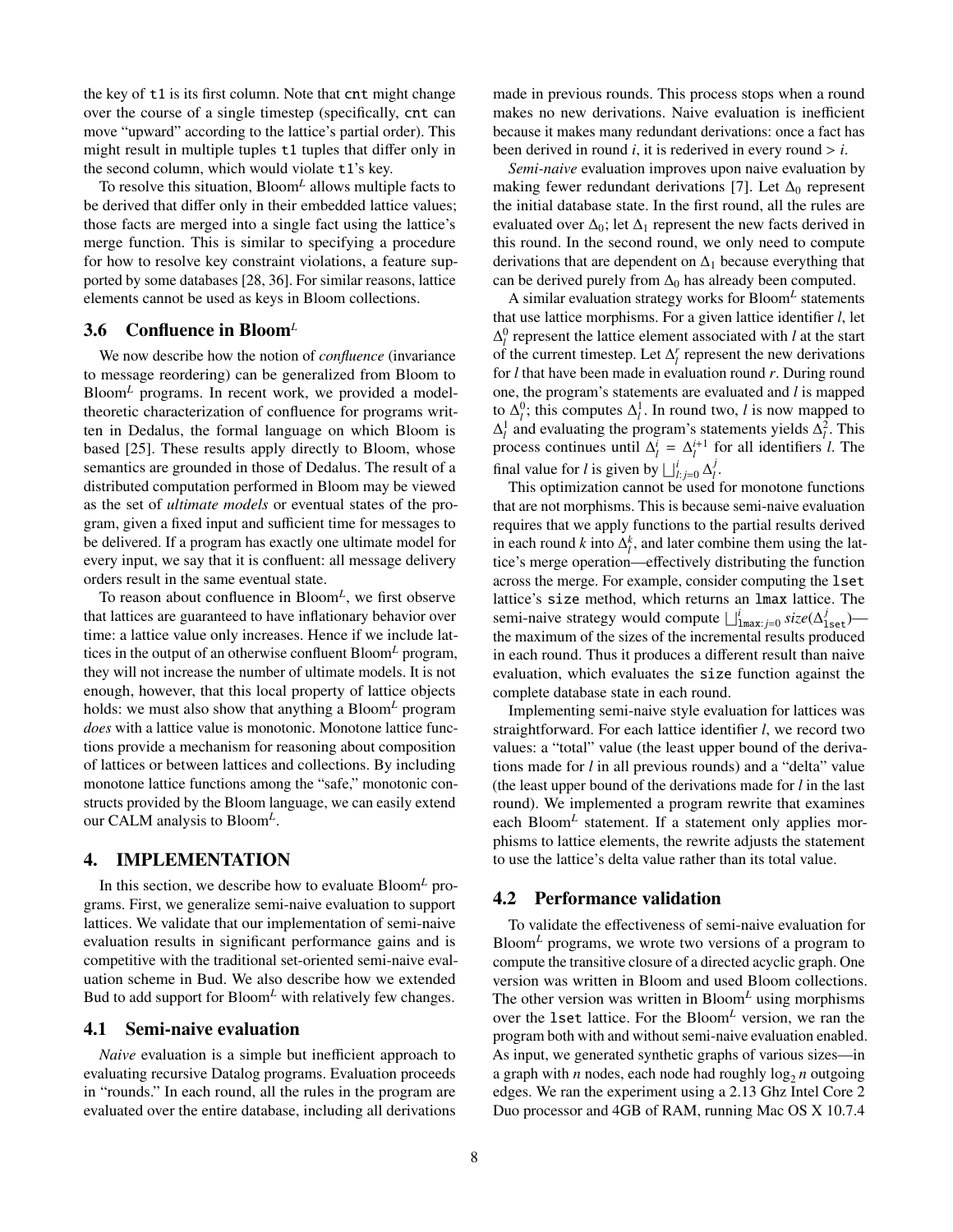

<span id="page-10-1"></span>Figure 5: Performance of three different methods for computing the transitive closure of a graph.

and Ruby 1.9.3-p194. We ran each program variant five times on each graph and report the mean elapsed wall-clock time.

Figure [5](#page-10-1) shows how the runtime of each program varied with the size of the graph. Note that we only report results for the naive Bloom*<sup>L</sup>* strategy on small input sizes because this variant ran very slowly as the graph size increased. The poor performance of naive evaluation is not surprising: after deriving all paths of length *n*, naive evaluation will then rederive all those paths at every subsequent round of the fixpoint computation. In contrast, after computing length *n* paths, a semi-naive strategy will only generate length *n* + 1 paths in the next round. Bloom and semi-naive Bloom*<sup>L</sup>* achieve similar results. We instrumented Bud to count the number of derivations made by the Bloom and semi-naive lattice variants—as expected, both programs made a similar number of derivations. These results suggest that our implementation of semi-naive evaluation for Bloom*<sup>L</sup>* is effective and performs comparably with a traditional implementation of semi-naive evaluation for sets.

For large inputs, Bloom began to outperform the seminaive lattice variant. We suspect this is because the lattice implementation copies more data than Bloom does for this benchmark. Lattice elements are immutable, so the lset merge function allocates a new object to hold the result of the merge. In contrast, Bloom collections are modified in-place. We plan to improve the lattice code to avoid copies when it can determine that in-place updates are safe.

#### 4.3 Modifying Bud

We were able to extend Bud to support Bloom*<sup>L</sup>* with relatively minor changes. Bud initially had about 7200 lines of Ruby source code (LOC). The core lattice features (the Bud::Lattice base class and the mapping from identifiers to lattice elements) required about 300 LOC. Modifying Bud's fixpoint logic to include lattices required only 10 LOC, while the program rewriting required to enable semi-naive evaluation required 100 LOC. Modifying Bud's collection classes to support merging of embedded lattice values required adding or modifying about 125 LOC. The built-in

```
1 module KvsProtocol
 \begin{array}{c|c} 2 & \text{state do} \\ 3 & \text{channe} \end{array}3 channel :kvput, [:reqid, :@addr] => [:key, :val, 4 client_add
                                                                 :client_addrl
 5 channel :kvput_resp, [:reqid] => [:@addr, :replica_addr] 6 channel :kvqet, [:reqid, :@addr] => [:key, :client_addr]
 6 channel :kvget, [:reqid, :@addr] => [:key, :client_addr] \overline{7} channel :kvget resp. [:reqid] => [:@addr. :val.
            channel :kvget_resp, [:reqid] => [:@addr, :val,
 8 : replica_addr]<br>9 end
         end
10 end
```
<span id="page-10-3"></span>Figure 6: Key-value store interface.

```
1 | class KvsReplica
 2 include Bud
 3 include KvsProtocol
 5 state { lmap : kv_store }
 7 bloom do
8 | kv_store \leq kvput {|c| {c.key => c.val}}
9 | kvput_resp <~ kvput {|c| [c.reqid, c.client_addr, ip_port]}
10 kvget_resp <~ kvget {|c| [c.reqid, c.client_addr, 11
                                      kv_store.at(c.key), ip_port]}
\begin{array}{c|c} 12 & \text{end} \\ 13 & \text{end} \end{array}end
```
<span id="page-10-4"></span>Figure 7: KVS replica implementation in Bloom*<sup>L</sup>* .

lattice classes constituted an additional 300 LOC. In total, adding support for Bloom*<sup>L</sup>* required less than 900 lines of added or modified code, and took about two person-months of engineering time.

## <span id="page-10-0"></span>5. CASE STUDY: KEY-VALUE STORE

The next two sections contain case studies that show how Bloom*<sup>L</sup>* can be used to build correct distributed programs. Both case studies are monotonic: that is, both programs consist of monotone functions applied to lattices. As a result, the Bloom*<sup>L</sup>* compiler can verify that both of them are eventually consistent without any need for coordination.[4](#page-10-2)

In the first case study, we show that a distributed, eventually consistent key-value store can be *composed* via a series of monotonic mappings between simple lattices. This example highlights the way that Bloom*<sup>L</sup>* overcomes the "scope dilemma" of CRDTs: by composing a complex program from simple lattices (mostly  $Bloom<sup>L</sup>$  built-ins), we can feel confident that individual lattices are correct, while CALM analysis finishes the job of verifying whole-program correctness.

#### 5.1 Basic Architecture

A key-value store (KVS) provides a lookup service that allows client applications to retrieve the *value* associated with a given *key*. In a typical KVS, key-value pairs are replicated on multiple server replicas for redundancy and the key space is partitioned in some fashion to improve aggregate storage and throughput. *Eventual consistency* is a common correctness criterion: after all client updates have reached all storage

<span id="page-10-2"></span><sup>4</sup>Full code listings for these case studies are available at <http://db.cs.berkeley.edu/bloom-lattice>.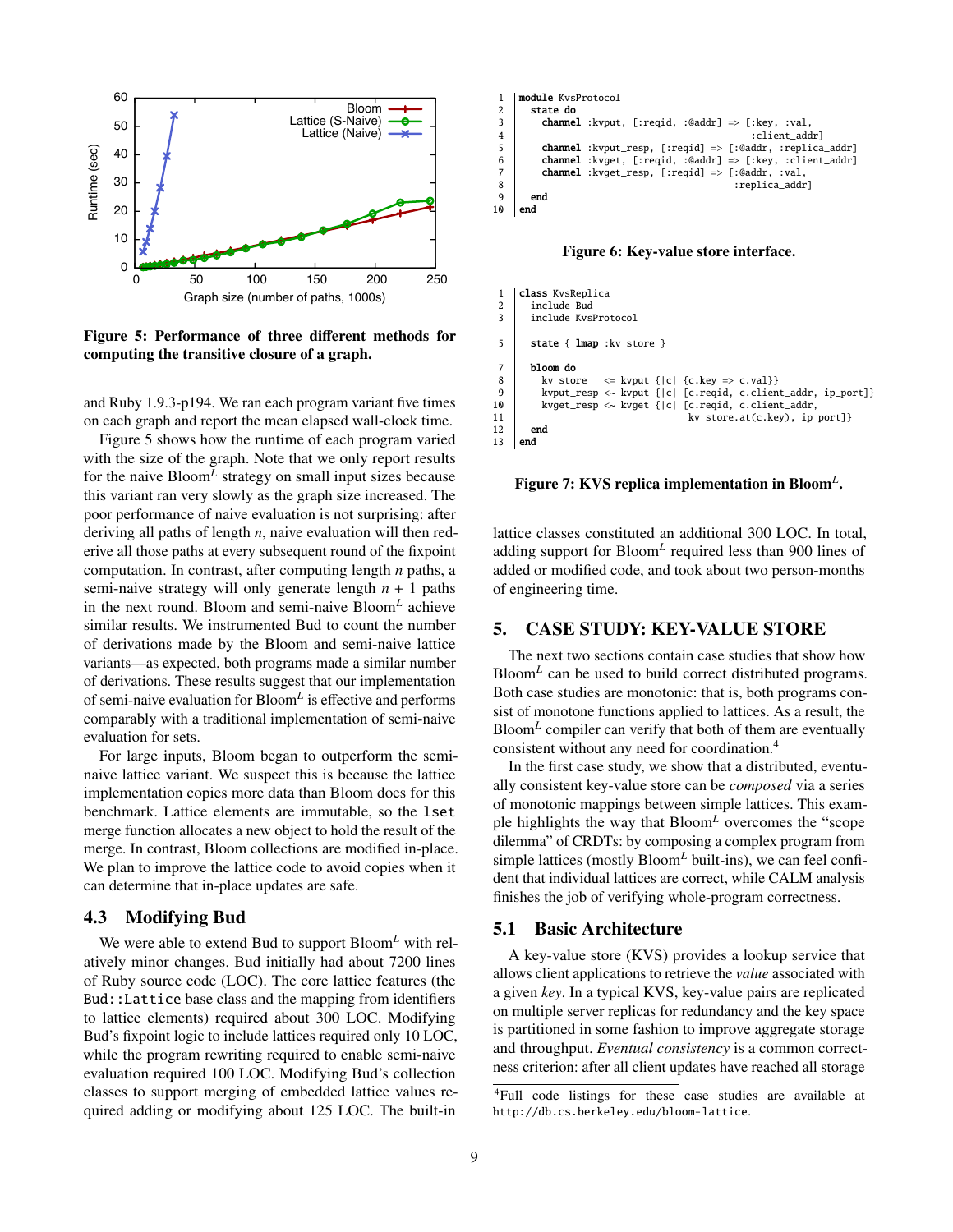

<span id="page-11-1"></span>Figure 8: Lattice structure of a KVS with object versioning. Rectangles are lattices and ovals are atomic values.

nodes, all the replicas of a key-value pair will converge to the same final state [\[39,](#page-16-0) [41\]](#page-16-5).

Figure [6](#page-10-3) shows a simple KVS interface in Bloom*<sup>L</sup>* . Client applications submit *get(key)* and *put(key, val)* operations by inserting into the kvget and kvput channels, respectively; server replicas return responses via the kvget\_resp and kvput\_resp channels.

Figure [7](#page-10-4) contains the Bloom*<sup>L</sup>* code for a KVS server replica. An lmap lattice is used to maintain the mapping between keys and values (line [5\)](#page-10-5). Since the values in an lmap lattice must themselves be lattice elements, for now we assume that clients only want to store and retrieve lattice values; we discuss how to support arbitrary values in Section [5.2.](#page-11-0) To handle a *put(key, val)* request, a new *key* → *val* lmap is created and merged into kv\_store (line [8\)](#page-10-6). If kv\_store already contains a value for the given key, the two values will be merged together using the value lattice's merge function (see Section [3.3](#page-7-2) for details). Note that we use the Bloom*<sup>L</sup>* features described in Section [3.5](#page-8-0) to allow traditional Bloom collections (e.g., channels) and lattices (e.g., the kv\_store lattice) to be used by the same program. Note also that ip\_port is a built-in function that returns the IP address and port number of the current Bud instance.

The state of two replicas can be synchronized by simply exchanging their kv\_store maps; the lmap merge function will automatically resolve all conflicting updates made to the same key. This property allows considerable flexibility in how replicas propagate updates.

#### <span id="page-11-0"></span>5.2 Object Versioning

The basic KVS design is sufficient for applications that want to store monotonically increasing values, such as session logs or increasing counters. To allow storage of values that change in arbitrary ways, we now consider how to support *object versions*. This is a classic technique for recognizing and resolving mutual inconsistency between members of a distributed system [\[30\]](#page-15-19); our design is similar to that used by Amazon Dynamo [\[10\]](#page-15-20).

Each replica associates keys with  $\langle vector\text{-}clock, value \rangle$  pairs. The vector clock (VC) captures the causal relationship between different versions of a record [\[13,](#page-15-21) [26,](#page-15-22) [10\]](#page-15-20). Clients get and put *(vector-clock, value)* pairs. When a client updates a value it has previously read, the client increments its own position in the VC and includes the updated vector clock  $V_U$ with its *put* operation. Upon receiving an update, the server compares  $V_U$  with the VC of the server's version of the record  $(V<sub>S</sub>)$ . If  $V<sub>U</sub> > V<sub>S</sub>$ , the server replaces the stored record with the client's update. If  $V_s > V_U$ , the update is ignored (this situation might arise due to duplication and reordering of messages by the network). If  $V_U$  and  $V_S$  are incomparable, the two versions are concurrent, so a client-supplied reconciliation function is used to resolve the conflict.

From a Bloom*<sup>L</sup>* perspective, each replica still stores a monotonically increasing value—the only difference is that in this scheme, the *version* stored by a replica increases over time, rather than the associated value. Hence, we now consider how to support vector clocks and version-value pairs using Bloom*<sup>L</sup>* .

#### *5.2.1 Vector Clocks*

Vector clocks are a well-known mechanism for recording the causal relationships between events [\[13,](#page-15-21) [21\]](#page-15-23). A vector clock is a map from node identifiers to logical clocks. Let  $V_e$  denote the vector clock for event *e*; let  $V_e(n)$  denote the logical clock associated with node *n* in  $V_e$ . If  $V_e \, \leq \, V_{e'}$ , *e* causally precedes *e'* where causally precedes e', where

$$
V_e < V_{e'} \equiv \forall x [V_e(x) \le V_{e'}(x)] \land \exists y [V_e(y) < V_{e'}(y)]
$$

In Bloom<sup>L</sup>, a vector clock can be represented as an lmap that maps node identifiers to lmax values. Each lmax represents the logical clock of a single node; this is appropriate because the logical clock value associated with a given node will only increase over time. The merge function provided by lmap achieves the desired semantics—that is, the default least upper bound for an lmap that contains lmax values is consistent with the partial order given above.

#### *5.2.2 Version-Value Pairs*

We now turn to representing  $\langle vector-clock, value \rangle$  pairs. To do this, we define a new lattice lpair that "wraps" two lattice elements; we use *fst* and *snd* to refer to the first and second elements of an lpair, respectively. The discussion above suggests a natural least upper bound for lpair:

$$
A \sqcup B = \begin{cases} A & \text{if } A, \text{fst} > B, \text{fst} \\ B & \text{if } A, \text{fst} < B, \text{fst} \\ \langle A, \text{fst} \sqcup B, \text{fst}, A, \text{snd} \sqcup B, \text{snd} \rangle & \text{otherwise} \end{cases}
$$

This implements the desired semantics: given two candidate values for a key, the candidate with the strictly greater version number should be preferred. When the two versions are incomparable, a new lpair should be formed by merging both elements of the input pairs with one another. In the case of the KVS, *fst* is a vector clock, while *snd* is the user's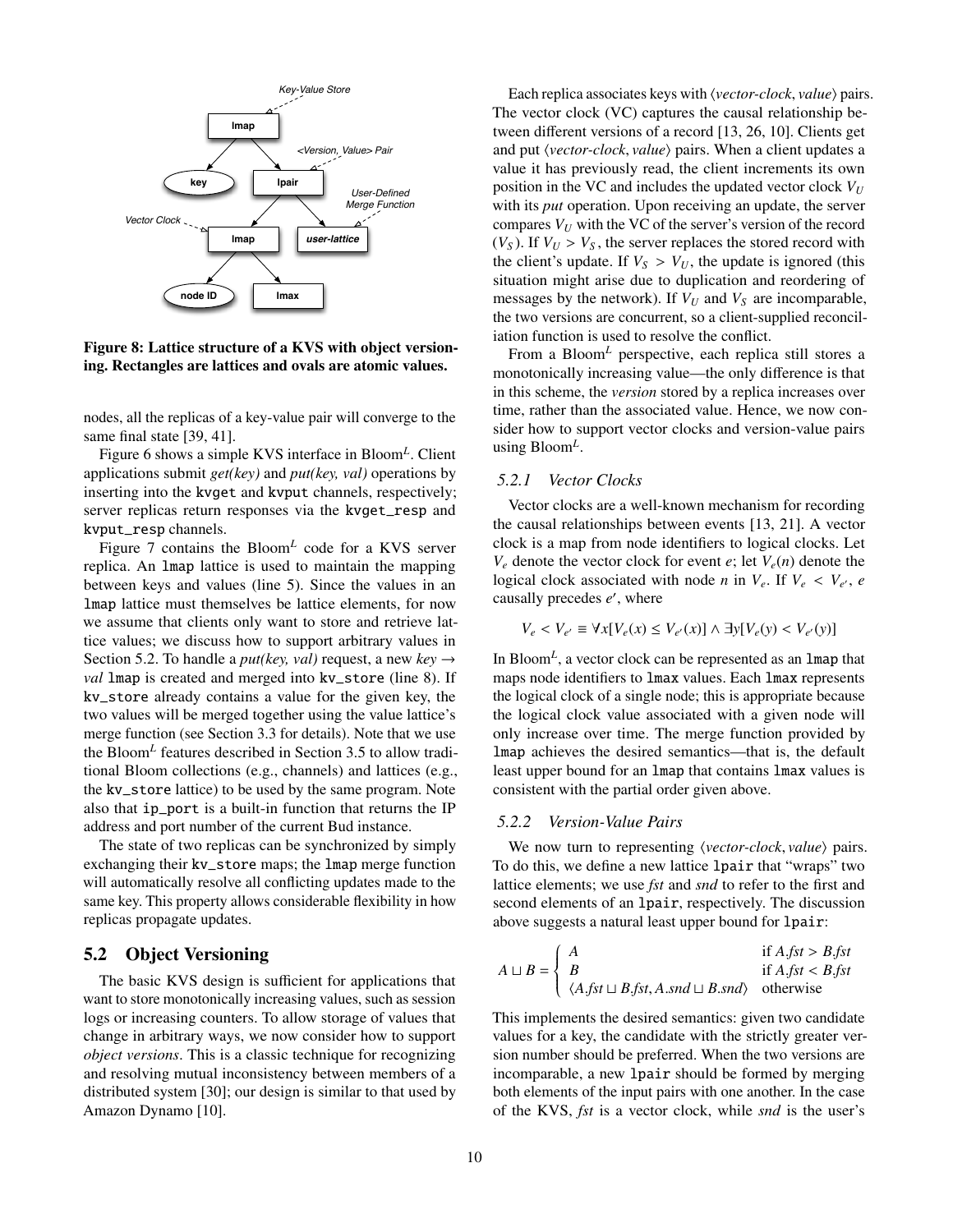data; the least upper bound of the *snd* lattice corresponds to a user-defined merge function.<sup>[5](#page-12-1)</sup>

Note that while the *fst* of a given lpair increases over time (as new versions are received), the *snd* may not (a newer version might contain a "smaller" *snd*). Again, this is the desired behavior.

#### *5.2.3 Discussion*

Figure [8](#page-11-1) shows the lattices used in the KVS with object versioning. Surprisingly, adding support for object versioning did not require *any* changes to the KVS replica code! Instead, clients simply store lpair values containing a vector clock as the first element and increment their position in the vector clock when submitting updates. The KVS replica merges these lpair values into an lmap as usual; the merge function of lpair handles conflict resolution in the appropriate manner. Moreover, by composing the KVS from a collection of simple lattices, we found it easy to reason about the behavior of the system. For example, convincing ourselves that the KVS replicas will eventually converge only required checking that the individual lmap, lmax, and lpair lattices satisfy the lattice properties, rather than analyzing the behavior of the system as a whole.

Our design compares favorably to traditional implementations of object versioning and vector clocks. For example, the implementation of vector clocks alone in Voldemort (a popular key-value store) requires 216 lines of Java, not including whitespace or comments [\[23\]](#page-15-24). In Bloom*<sup>L</sup>* , vector clocks follow directly from the composition of the lmap and lmax lattices; the *entire KVS* requires less than 100 lines of Ruby and Bloom*<sup>L</sup>* code, including the client library. The lpair lattice requires an additional lines 30 of Ruby but is completely generic, and could be included as a built-in lattice.

## 5.3 Quorum Reads and Writes

To further demonstrate the flexibility of our implementation, we add an additional feature to our KVS: the ability to submit reads and writes to a configurable number of nodes. If a client reads from *R* nodes and writes to *W* nodes in a KVS with *N* replicas, the user can set  $R + W > N$  to achieve behavior equivalent to a quorum replication system [\[16\]](#page-15-17), or use smaller values of *R* and *W* if eventual consistency is sufficient. This scheme allows users to vary *R* and *W* on a peroperation basis, depending on their consistency and durability requirements.

To support this feature, we can use the Bloom*<sup>L</sup>* quorum voting pattern first introduced in Figure [3.](#page-6-0) After sending a write to *W* systems, the KVS client accumulates kvput\_resp messages into an lset. Testing for quorum can be done in a monotonic fashion by mapping the lset to an lmax (using the size method), and then performing a threshold test using



<span id="page-12-2"></span>Figure 9: Shopping cart system architecture.

gt\_eq on lmax. As expected, this is monotonic: once quorum has been reached, it will never be retracted.

Quorum reads work in a similar fashion, except that the client must also merge together the *R* versions of the record it receives. This follows naturally from the discussion in Section [5.2:](#page-11-0) the client simply takes the least upper bound of the values it receives, which produces the expected behavior. The client can optionally write the merged value back to the KVS (so-called "read repair" [\[10\]](#page-15-20)); note that the lpair merge method also updates the record's vector clock appropriately.

## <span id="page-12-0"></span>6. CASE STUDY: SHOPPING CARTS

In the previous section, we showed how a complete, consistent distributed program can be composed via monotonic mappings between simple lattice types. In this section, we focus on the way that Bloom*<sup>L</sup>* enables us to overcome the "type dilemma" of Bloom, by demonstrating the use of custom lattice types. Our previous implementation of this case study in Bloom called for coordination due to apparentlynonmonotonic grouping and aggregation [\[2\]](#page-15-10); by using custom lattice types in the implementation here, we enable the Bloom*<sup>L</sup>* CALM analysis to verify eventual consistency without any coordination.

In this case study, we consider a simple e-commerce system in which clients interact with a shopping cart service by adding and removing items over the course of a shopping session (Figure [9\)](#page-12-2). The cart service is replicated to improve fault tolerance; client requests can be routed to any of the cart replicas. Eventually, a client submits a "checkout" operation, at which point the cumulative effect of their shopping session should be summarized and returned to the client. In a practical system, the result of the checkout operation might be presented to the client for confirmation or submitted to a payment processor to complete the e-commerce transaction. This case study is based on the cart system from Alvaro et al. [\[2\]](#page-15-10), which was in turn inspired by the discussion of replicated shopping carts in the Dynamo paper [\[10\]](#page-15-20).

Alvaro et al. discuss two different designs: a "disorderly" version in which the cart state is represented as a set of op-

<span id="page-12-1"></span><sup>&</sup>lt;sup>5</sup>If the user stores a value that does not have a natural merge function, similar systems typically provide a default merge function that collects conflicting updates into a set for eventual manual resolution by the user. Such a strategy could easily be implemented monotonically with Bloom*<sup>L</sup>* .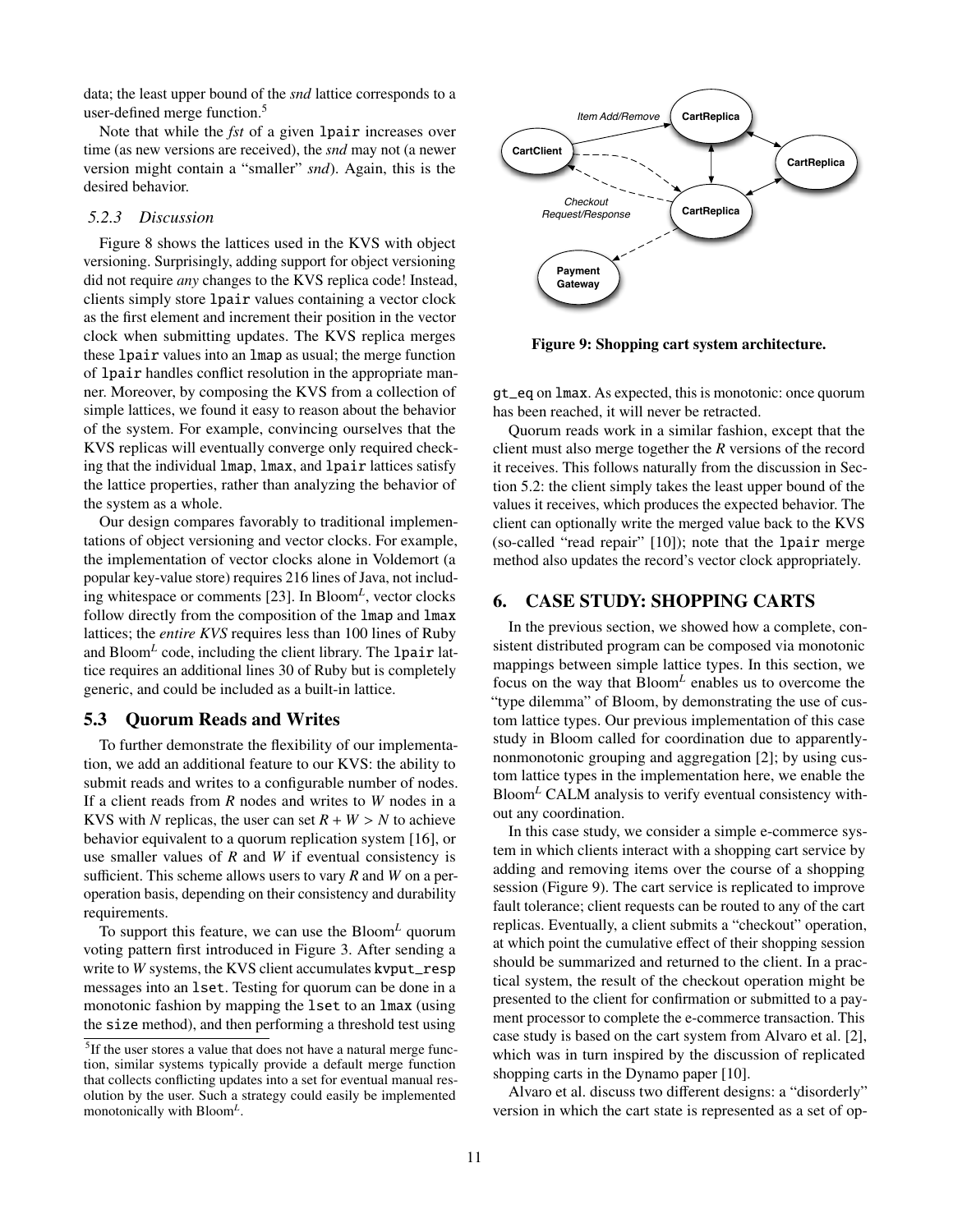```
1 module CartProtocol
2 state do<br>3 channe
3 channel :action_msg,<br>4 [:@server. :sessio
            4 [:@server, :session, :reqid] => [:item, :cnt]
5 channel :checkout_msg,<br>6 [:@server. :session.
6 [:@server, :session, :reqid] \Rightarrow [:lbound, :addr]
          channel : response_msg,
\begin{array}{c|c} 8 & : @client, :session] \Rightarrow [:summary] \ 9 & end \end{array}end
10 end
12 | module MonotoneReplica
13 include CartProtocol
15 state { lmap : sessions }
17 bloom do
18 sessions \lt = action_msg do |m|<br>19 c = LCart.new({m.regid => [
            c = LCart.new(\{m.read \Rightarrow \lceil ACTION, m.time, m.cnt \rceil\})20 {m} session \Rightarrow c }
21 }
22 sessions \leq checkout msg do |m|23 c = LCart.new({m.read \Rightarrow [CHECKOUT, m.lbound, m.addr]})
24 {m. session \Rightarrow c}<br>25 }
25 }
27 response_msq \lt\sim sessions do |session, c|
28 c.is complete.when true {
29 [c.checkout_addr, session, c.summary]
30 }
31 end
32 end
33 end
```
<span id="page-13-4"></span><span id="page-13-3"></span><span id="page-13-2"></span><span id="page-13-1"></span><span id="page-13-0"></span>Figure 10: Cart server replica in Bloom*<sup>L</sup>* that supports a monotonic (coordination-free) checkout operation.

erations (allowing monotonic accumulation of adds and removes) and a "destructive" version in which the cart state is managed by a key-value store, which requires a non-monotonic update on each cart action.

#### <span id="page-13-5"></span>6.1 Monotonic checkout

For both the "disorderly" and "destructive" designs, Alvaro et al. argue that processing a checkout request is nonmonotonic because it requires aggregating over an asynchronously computed data set—in general, coordination might be required to ensure that all inputs have been received before the checkout response can be returned to the client. However, observe that the client knows exactly which add and remove operations should be reflected in the result of the checkout. If that information can be propagated to the cart service, any server replica can decide if it has enough information to process the checkout operation without needing additional coordination. This design is monotonic: once a checkout response is produced, it will never change or be retracted. Our goal is to translate this design into a monotonic Bloom*<sup>L</sup>* program.

Figure [10](#page-13-0) contains the server code for this design (we omit the client code for the sake of brevity). Communication with the client occurs via the channels declared in the CartProtocol module. We represent the state of a server replica using an lmap lattice that associates session IDs with lcart lattice elements. lcart is a custom lattice that represents the state of a single shopping cart. An lcart contains a set of client operations. Each operation has a unique ID; operation IDs are assigned by the client in increasing numeric order without gaps. An lcart contains two kinds of operations, *actions* and *checkouts*. An action describes the addition or removal of an item from the cart. An lcart contains at most one checkout operation—the checkout specifies the smallest operation ID that must be reflected in the result of the checkout, along with the address where the checkout response should be sent. Lines [19](#page-13-1) and [23](#page-13-2) construct lcart elements that contain a single action or checkout operation, respectively. These singleton carts are then merged with the previous cart state associated with the client's session, if any.

An lcart is *complete* if it contains a checkout operation as well as all the actions in the ID range identified by the checkout. Hence, testing whether an lcart is complete is a monotone function: it is similar to testing whether an accumulating set has crossed a threshold. Hence, if any server replica determines that it has a complete cart, it can send a response to the client without risking inconsistency. Without coordination, the client might receive multiple responses but they will all reflect the same cart contents.

Note that the statement that produces a response to the client (lines [27–](#page-13-3)[31\)](#page-13-4) is contingent on having a complete cart. summary is a monotone method that returns a summary of the actions in the cart—an exception is raised if summary is called before the cart is complete. Similarly, attempts to construct "illegal" lcart elements (e.g., carts containing multiple checkout operations or actions that are outside the ID range specified by the checkout) also result in runtime exceptions, since this likely indicates a logic error in the program. Implementing the lcart lattice required 58 lines of Ruby using the lattice API described in Section [3.4.](#page-8-2)

#### 7. RELATED WORK

This paper relates to work on concurrency control, distributed storage, and non-monotonic logic programming.

Semantics-based concurrency control: The traditional correctness criteria for concurrency control schemes is serializability [\[29\]](#page-15-25). However, ensuring serializability can be prohibitively expensive, for instance when transactions are longrunning or the nodes of a distributed database are connected via an unreliable network. Thus, many methods have been proposed to allow non-serializable transaction schedules that preserve some *semantic* notion of correctness. In particular, several schemes allow users to specify that certain operations can be commuted with other operations; this enlarges the space of legal schedules, increasing the potential for concurrency [\[12,](#page-15-3) [14,](#page-15-4) [42\]](#page-16-6).

O'Neil describes a method for supporting "escrow" transactions, which allow operations that are only commutative when a certain limited resource is available [\[27\]](#page-15-5). For example, credits and debits to a bank account might only commute if the bank account balance can be guaranteed to be nonnegative. We are currently exploring how to add support for escrow operations to Bloom*<sup>L</sup>* .

To support concurrent editing of shared documents, the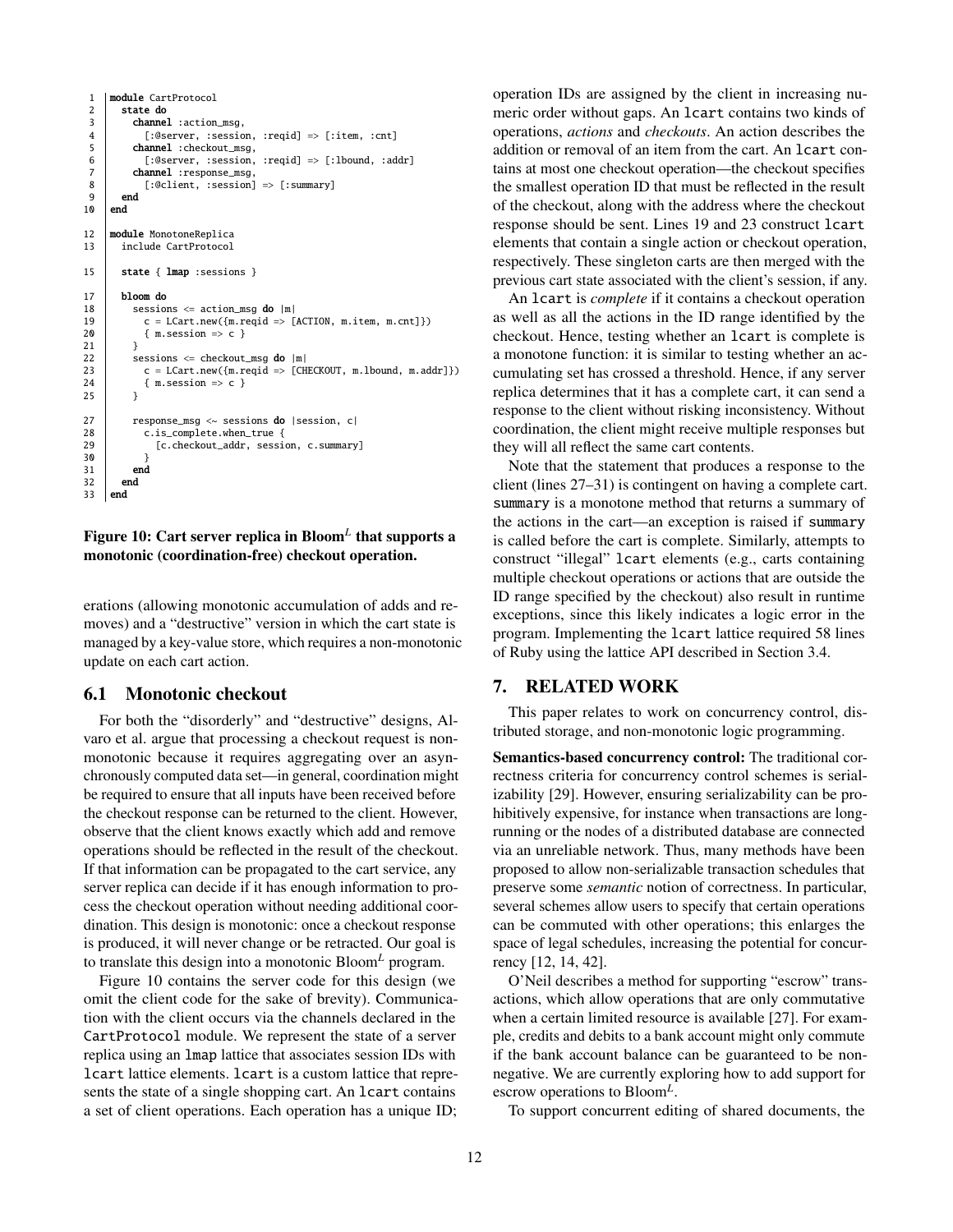groupware community has studied a family of algorithms known as *Operational Transformations* (OT) [\[11,](#page-15-6) [37\]](#page-16-1). Many OT algorithms have been proposed but the correctness criteria is typically familiar: after quiesence, all replicas of the document should converge to the same final state, the causal relationship between operations should be preserved, and the final state of the document should reflect the semantic intent of each user's editing operations [\[38\]](#page-16-7).

Commutativity in distributed systems: Many distributed systems allow users to specify that certain operations are commutative, associative, or idempotent. Helland and Campbell observe that using commutative, associative and idempotent operations is particularly valuable as systems scale and guaranteeing global serializability becomes burdensome [\[17\]](#page-15-1). Many distributed storage systems allow users to provide "merge functions" that are used to resolve write-write conflicts between replicas, allowing the system to eventually reach a consistent state (e.g., [\[10,](#page-15-20) [19,](#page-15-2) [24,](#page-15-26) [31,](#page-15-27) [39\]](#page-16-0)).

Shapiro et al. recently proposed *Conflict-free Replicated Data Types* (CRDTs), a principled approach to the design of loosely consistent data values [\[35\]](#page-16-3). Shapiro et al. provide a formal model for convergence based on join semilattices and a catalog of practical CRDT designs [\[34\]](#page-16-2). CRDTs and Bloom*<sup>L</sup>* lattice types often follow similar design patterns to achieve coordination-free convergence. Unlike Bloom*<sup>L</sup>* , the CRDT approach considers the correctness of replicated values in isolation. This allows CRDTs to be more easily adapted into standalone libraries (e.g., Statebox [\[19\]](#page-15-2)). However, the narrow focus of CRDTs means that, even if a CRDT is correct, application state may remain inconsistent (Section [1\)](#page-2-0).

Non-monotonicity in deductive databases: Adding nonmonotonic operators to Datalog increases the expressiveness of the language but introduces significant complexities: unrestricted use of non-monotonicity would allow programs that imply logical contradictions (e.g., " $p$  if  $\neg p$ "). A simple solution is to disallow recursion through aggregation or negation, which admits only the class of "stratified programs" [\[6\]](#page-15-15). Many attempts have been made to assign a semantics to larger classes of programs (e.g., [\[15,](#page-15-28) [32,](#page-15-29) [40\]](#page-16-8)).

The observation that many uses of aggregation and negation have a "monotonic" flavor has been made before. Ross and Sagiv study a class of programs that include "monotonic" aggregates [\[33\]](#page-15-30). They propose a model-theoretic semantics for this class of programs that is similar to our semantics for Bloom*<sup>L</sup>* in Section [3.](#page-5-0) Our work differs from Ross and Sagiv's in several respects: most notably, they use lattices as a way to characterize classes of Datalog programs, whereas we propose Bloom*<sup>L</sup>* as a practical programming language. Accordingly, Ross and Sagiv restrict the usage of monotone aggregates to a single "cost" argument in certain predicates, do not allow user-defined lattices, and do not propose a framework for arbitrary lattices to be composed safely.

Köstler et al. consider Datalog extended with subsumption relations, which allows the user to indicate that certain deductions should be "preferred" over others [\[20\]](#page-15-31). These preferences must form a lattice; Köstler et al. then propose a model-theoretic semantics and evaluation scheme based on the lattice's partial order. Like Ross and Sagiv, this work shares some technical similarities with this paper, but differs in its goals and problem domain: Köstler et al. use subsumption to add semantic knowledge to graph traversal and heuristic search programs, but do not propose a general-purpose programming framework.

Zaniolo and Wang identify a class of "monotone aggregates" as part of their work on supporting advanced userdefined aggregates in the  $LDL++$  system [\[43\]](#page-16-9). Like us, they observe that monotone aggregates can easily be supported without stratification in a Datalog system based on semi-naive fixpoint. Their characterization of monotone aggregates is different than ours, and they do not consider asynchrony or distribution. In fact, supporting order-dependent aggregates is an explicit goal of their work, whereas we seek to ensure that programs are confluent in the face of message reordering.

## 8. DISCUSSION AND FUTURE WORK

A key aspect of Bloom*<sup>L</sup>* is that it enables the *composition* of consistent components. Rather than reasoning about the consistency of an entire application, the programmer can instead ensure that individual lattice methods satisfy *local* correctness properties (e.g., commutativity, associativity, and idempotence). CALM analysis verifies that when these modules are composed to form an application, the complete program satisfies the desired consistency properties.

Nevertheless, designing a correct lattice can still be difficult. To address this, we plan to develop tools to give programmers more confidence in the correctness of lattice implementations. For example, we plan to build a test data generation framework that can efficiently cover the space of possible inputs to lattice merge functions, drawing upon recent work on test generation for Bloom [\[4\]](#page-15-32). We also plan to explore a restricted DSL for implementing lattices, which would make formal verification of correctness an easier task.

Every join semilattice includes ⊥, a distinguished "smallest element." A natural extension is to consider providing *bounded lattices* that also contain  $\top$ , a "greatest element." Such a value is already supported by 1bool ( $\tau$  = true), in addition to the  $lcart$  lattice discussed in Section [6.1.](#page-13-5)  $\top$ behaves differently than other lattice elements: because it is immutable, any function can safely be applied to it (whether monotone or not), without risking inconsistency. Since the merge function for  $\top$  will always yield  $\top$ , this might also allow a more efficient representation. For example, in a complete lcart, we need only store the "summarized" cart state, not the log of client operations.

#### 9. CONCLUSION

In this paper, we proposed Bloom*<sup>L</sup>* , a distributed variant of Datalog that extends logic programming with join semilattices. Bloom<sup>L</sup> is particularly valuable for enabling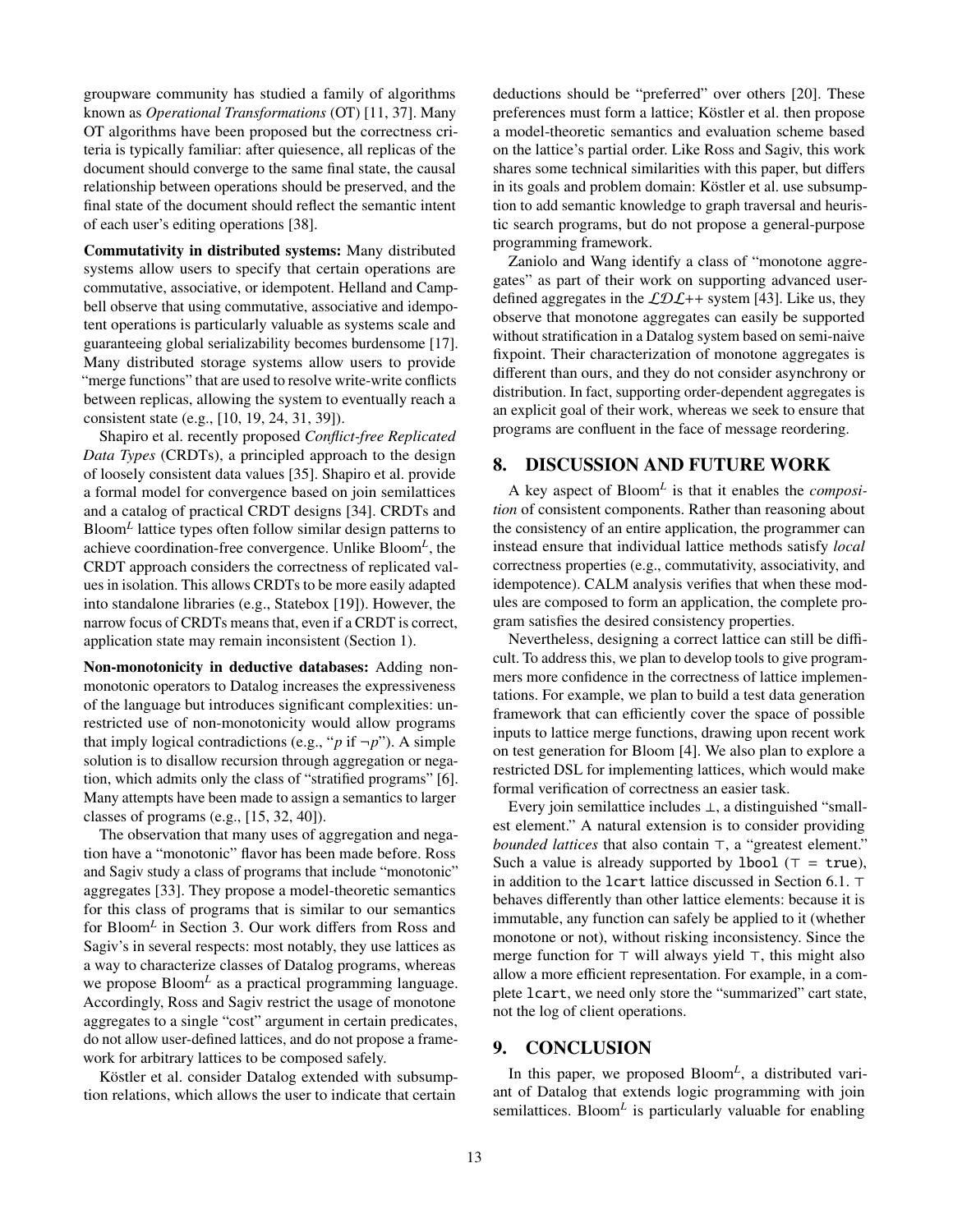coordination-free, consistent distributed programming, overcoming key hurdles in prior work. Like CRDTs, Bloom*<sup>L</sup>* allows application-specific notions of "progress" to be represented as lattices, and goes further by enabling safe mappings between lattices. Bloom*<sup>L</sup>* improves upon our own earlier work by expanding the space of recognizably monotonic programs, allowing more programs to be verified as eventually consistent via the CALM analysis. In addition to providing richer semantic guarantees than previous approaches, in our experience Bloom*<sup>L</sup>* provides a natural and straightforward language for building distributed systems.

#### Acknowledgments

We would like to thank Emily Andrews, Peter Bailis, Tyson Condie, Ali Ghodsi, and Matei Zaharia for their helpful feedback on this paper. This work was supported by the Air Force Office of Scientific Research (grant FA95500810352), the Natural Sciences and Engineering Research Council of Canada, the National Science Foundation (grants CNS-0722077, IIS-0713661, IIS-0803690, and IIS-0917349), and gifts from NTT Multimedia Communications Laboratories and Microsoft Research.

## 10. REFERENCES

- <span id="page-15-13"></span>[1] P. Alvaro et al. A Declarative Semantics for Dedalus. Technical Report UCB/EECS-2011-120, EECS Department, UC Berkeley, Nov. 2011.
- <span id="page-15-10"></span>[2] P. Alvaro et al. Consistency Analysis in Bloom: a CALM and Collected Approach. In *CIDR*, 2011.
- <span id="page-15-14"></span>[3] P. Alvaro et al. Dedalus: Datalog in time and space. In *Datalog Reloaded*. Springer Berlin / Heidelberg, 2011.
- <span id="page-15-32"></span>[4] P. Alvaro et al. BloomUnit: Declarative Testing for Distributed Programs. In *DBTest*, 2012.
- <span id="page-15-7"></span>[5] T. J. Ameloot et al. Relational transducers for declarative networking. In *PODS*, 2011.
- <span id="page-15-15"></span>[6] K. R. Apt, H. A. Blair, and A. Walker. Towards a theory of declarative knowledge. In J. Minker, editor, *Foundations of Deductive Databases and Logic Programming*, pages 89–148. Morgan Kaufmann, 1988.
- <span id="page-15-12"></span>[7] I. Balbin and K. Ramamohanarao. A generalization of the differential approach to recursive query evaluation. *Journal of Logic Programming*, 4(3):259–262, 1987.
- <span id="page-15-0"></span>[8] K. Birman et al. Toward a cloud computing research agenda. *SIGACT News*, 40(2):68–80, 2009.
- <span id="page-15-11"></span>[9] Bloom programming language. <http://www.bloom-lang.org>.
- <span id="page-15-20"></span>[10] G. DeCandia et al. Dynamo: Amazon's highly available key-value store. In *SOSP*, 2007.
- <span id="page-15-6"></span>[11] C. A. Ellis and S. J. Gibbs. Concurrency control in groupware systems. In *SIGMOD*, 1989.
- <span id="page-15-3"></span>[12] A. A. Farrag and M. T. Özsu. Using semantic knowledge of transactions to increase concurrency. *ACM TODS*, 14(4):503–525, Dec. 1989.
- <span id="page-15-21"></span>[13] C. J. Fidge. Timestamps in message passing systems that preserve the partial ordering. In *Australian*

*Computer Science Conference*, 1988.

- <span id="page-15-4"></span>[14] H. Garcia-Molina. Using semantic knowledge for transaction processing in a distributed database. *ACM TODS*, 8(2):186–213, June 1983.
- <span id="page-15-28"></span>[15] M. Gelfond and V. Lifschitz. The stable model semantics for logic programming. In *ICLP*, 1988.
- <span id="page-15-17"></span>[16] D. K. Gifford. Weighted voting for replicated data. In *SOSP*, 1979.
- <span id="page-15-1"></span>[17] P. Helland and D. Campbell. Building on quicksand. In *CIDR*, 2009.
- <span id="page-15-8"></span>[18] J. M. Hellerstein. The Declarative Imperative: Experiences and Conjectures in Distributed Logic. *SIGMOD Record*, 39(1):5–19, 2010.
- <span id="page-15-2"></span>[19] B. Ippolito. statebox, an eventually consistent data model for Erlang (and Riak). [http://labs.mochimedia.com/archive/2011/](http://labs.mochimedia.com/archive/2011/05/08/statebox/) [05/08/statebox/](http://labs.mochimedia.com/archive/2011/05/08/statebox/), 2011.
- <span id="page-15-31"></span>[20] G. Köstler et al. Fixpoint Iteration with Subsumption in Deductive Databases. *Journal of Intelligent Information Systems*, 4(2):123–148, 1995.
- <span id="page-15-23"></span>[21] L. Lamport. Time, clocks, and the ordering of events in a distributed system. *CACM*, 21(7):558–565, July 1978.
- <span id="page-15-16"></span>[22] L. Lamport. The part-time parliament. *ACM TOCS*, 16(2):133–169, May 1998.
- <span id="page-15-24"></span>[23] LinkedIn, Inc. Voldemort vector clock class. [https://raw.github.com/voldemort/](https://raw.github.com/voldemort/voldemort/master/src/java/voldemort/versioning/VectorClock.java) [voldemort/master/src/java/voldemort/](https://raw.github.com/voldemort/voldemort/master/src/java/voldemort/versioning/VectorClock.java) [versioning/VectorClock.java](https://raw.github.com/voldemort/voldemort/master/src/java/voldemort/versioning/VectorClock.java). Accessed February 20, 2012.
- <span id="page-15-26"></span>[24] W. Lloyd et al. Don't settle for eventual: Scalable causal consistency for wide-area storage with COPS. In *SOSP*, 2011.
- <span id="page-15-9"></span>[25] W. R. Marczak et al. Confluence analysis for distributed programs: A model-theoretic approach. In *Datalog 2.0*, 2012. To appear.
- <span id="page-15-22"></span>[26] F. Mattern. Virtual time and global states of distributed systems. In *Workshop on Parallel and Distributed Algorithms*, 1989.
- <span id="page-15-5"></span>[27] P. E. O'Neil. The Escrow transactional method. *ACM TODS*, 11(4):405–430, Dec. 1986.
- <span id="page-15-18"></span>[28] Oracle Corporation. Streams Conflict Resolution. [http://docs.oracle.com/cd/B10501\\_01/](http://docs.oracle.com/cd/B10501_01/server.920/a96571/conflict.htm) [server.920/a96571/conflict.htm](http://docs.oracle.com/cd/B10501_01/server.920/a96571/conflict.htm).
- <span id="page-15-25"></span>[29] C. H. Papadimitriou. The serializability of concurrent database updates. *Journal of the ACM*, 26(4):631–653, Oct. 1979.
- <span id="page-15-19"></span>[30] D. S. Parker et al. Detection of Mutual Inconsistency in Distributed Systems. *IEEE Transactions on Software Engineering*, SE-9(3):240–247, 1983.
- <span id="page-15-27"></span>[31] R. Power and J. Li. Piccolo: building fast, distributed programs with partitioned tables. In *OSDI*, 2010.
- <span id="page-15-29"></span>[32] K. A. Ross. Modular stratification and magic sets for DATALOG programs with negation. In *PODS*, 1990.
- <span id="page-15-30"></span>[33] K. A. Ross and Y. Sagiv. Monotonic aggregation in deductive databases. In *PODS*, 1992.